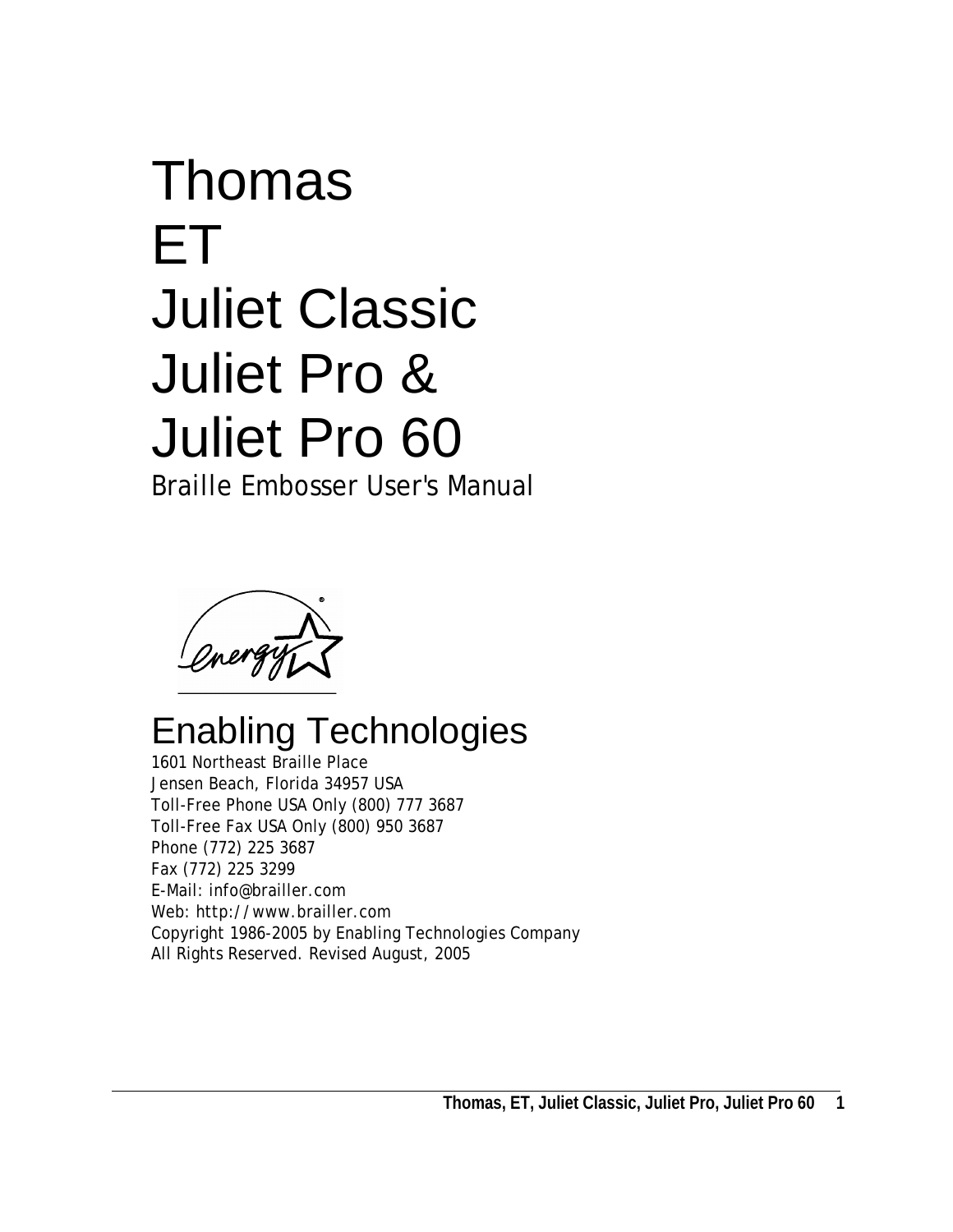No part of this publication may be reproduced, stored in a retrieval system, or transmitted in any form, without the express written permission of Enabling Technologies Company.

Every precaution has been taken in the preparation of this manual to ensure the completeness and accuracy of the information it contains. Even so, Enabling Technologies Company assumes no responsibility for such errors or omissions that may occur. Neither do we assume any liability for damages resulting from the use of information contained herein.

Brand names, company names, or product names mentioned in this document may be trademarks, registered trademarks, or service marks of their respective companies. The ENERGY STAR® logo is a registered service mark of the United States Environmental Protection Agency. As an ENERGY STAR® partner, Enabling Technologies has determined that these products meet ENERGY STAR® guidelines for energy efficiency.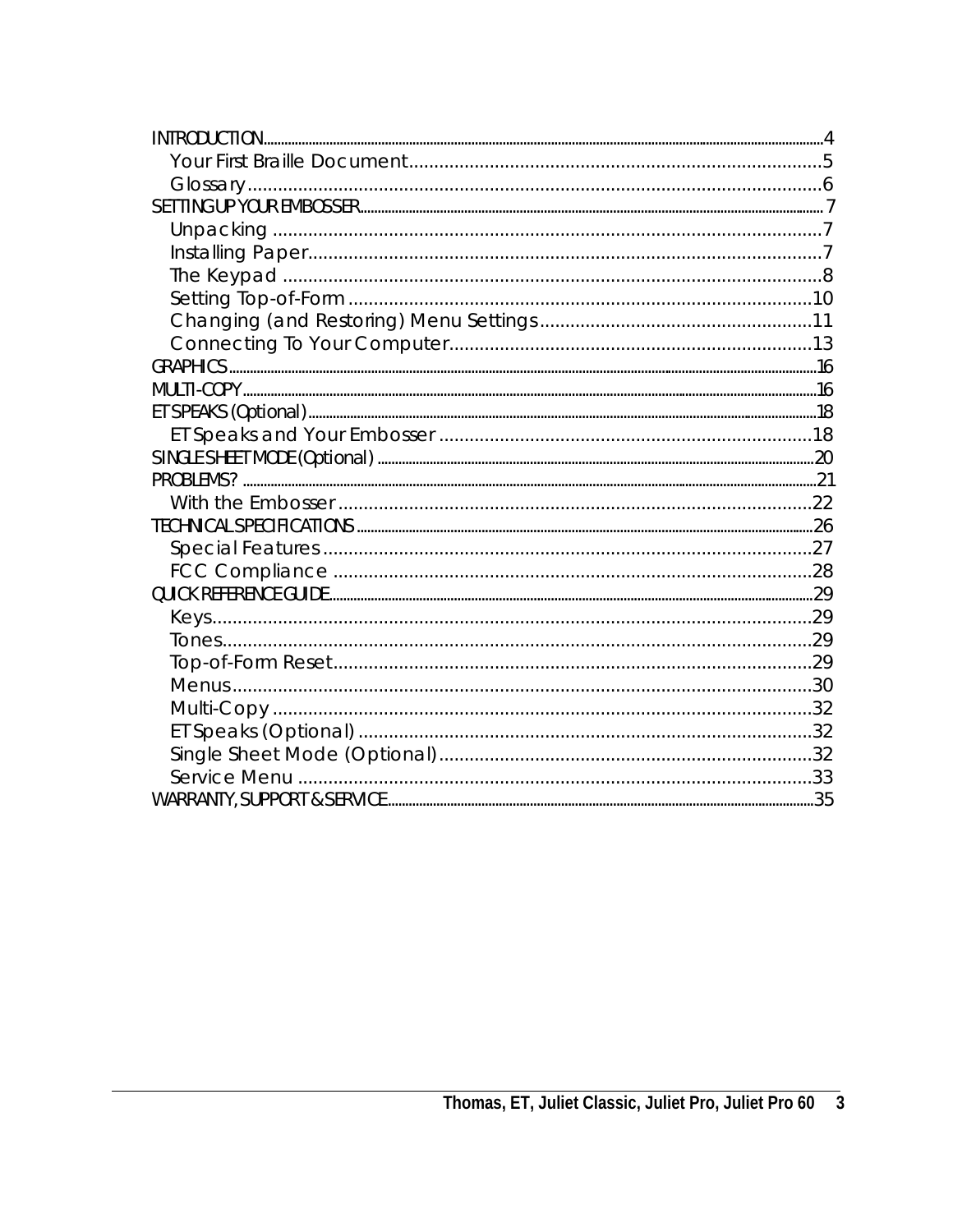# <span id="page-3-0"></span>**INTRODUCTION**

Even if you're experienced with Braille and computers, our embossers have lots of handy features that take only a few minutes to learn but make your work much easier and faster. That's why we hope to persuade everyone to read the short section called "Setting Up Your Embosser."

If you're new to Braille desktop publishing, "Your First Braille Document" describes the basic process of creating Braille in less than two pages.

To help you get the most out of your embosser both now and in the future, we've enclosed a CD-ROM that includes:

MANUAL.TXT A text file version of the Thomas, ET, Juliet Classic, Juliet Pro and Juliet Pro 60 User's Manual suitable for use with most screen readers. MANUAL.PDF An accessible Adobe Acrobat version of the Thomas, ET, Juliet Classic, Juliet Pro and Juliet Pro 60 User's Manual. USERMAN.BRF A formatted grade 2 Braille file of the Thomas, ET, Juliet Classic, Juliet Pro and Juliet Pro 60 User's Manual 40 characters by 25 lines.

#### And (sometimes)

README.TXT Where we add things at the last minute that were too late for the manual!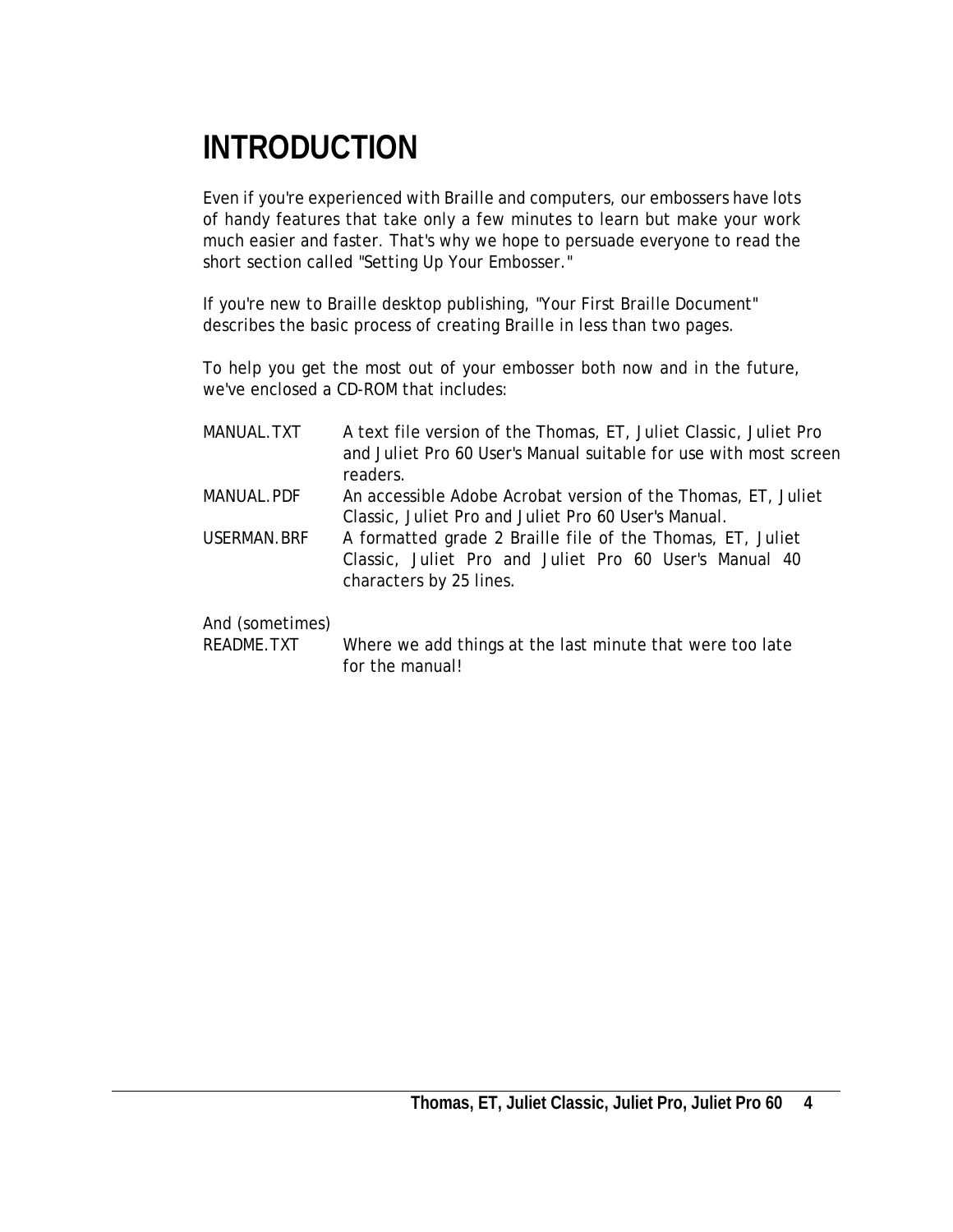## <span id="page-4-0"></span>**Your First Braille Document**

Many people think that a Braille embosser automatically prints "in Braille" from your computer files by substituting Braille letters for print ones. Although publishing in Braille gets easier all the time, it's not quite that simple yet.

The Braille alphabet evolved from a French military code designed for night reading and is based on a six-dot "cell." One "cell" stands for one letter, as you might expect, but not all the time.

More often, words have been shortened and punctuated according to rules unique to Braille. The rule systems are called "grades". Grade 1 Braille uses official Braille punctuation and capitalization but spells out every text letter of every word. Grade 2 Braille uses official Braille punctuation, capitalization, and nearly 200 contractions to save space.

Most documents for adult readers, as well as most signs in public buildings, are in grade 2 Braille. The grade 2 contractions are understood by Braille readers everywhere and are abbreviations of common words and letter combinations. For example, "you" in grade 2 is the letter "Y".

Unless you're a Braille reader or a certified Braille transcriber, there is no way you could possibly know these rules. That's why you need a software package called a "translator." Translation software reads your computer files and literally "translates" them into correctly contracted, punctuated, and formatted Braille pages, ready to "print" on your Braille embosser. Newer translators even contain their own word processors so you can create, edit, spell check, print, translate, and emboss your documents inside the translator, just as you would in Microsoft Word or WordPerfect. Others produce Braille by reading common types of word processing files, typically in ASCII text format, and creating new ready-to-emboss Braille files. Translators are very easy to use and typically create the finished Braille computer files (even long ones) in seconds.

Once you're ready to emboss the Braille you've created, you can roughly estimate the finished size of most Braille projects if you keep in mind that even with grade 2 contractions AND the larger dimensions of standard Braille paper, 1 print page usually equals 2 to 3 Braille pages.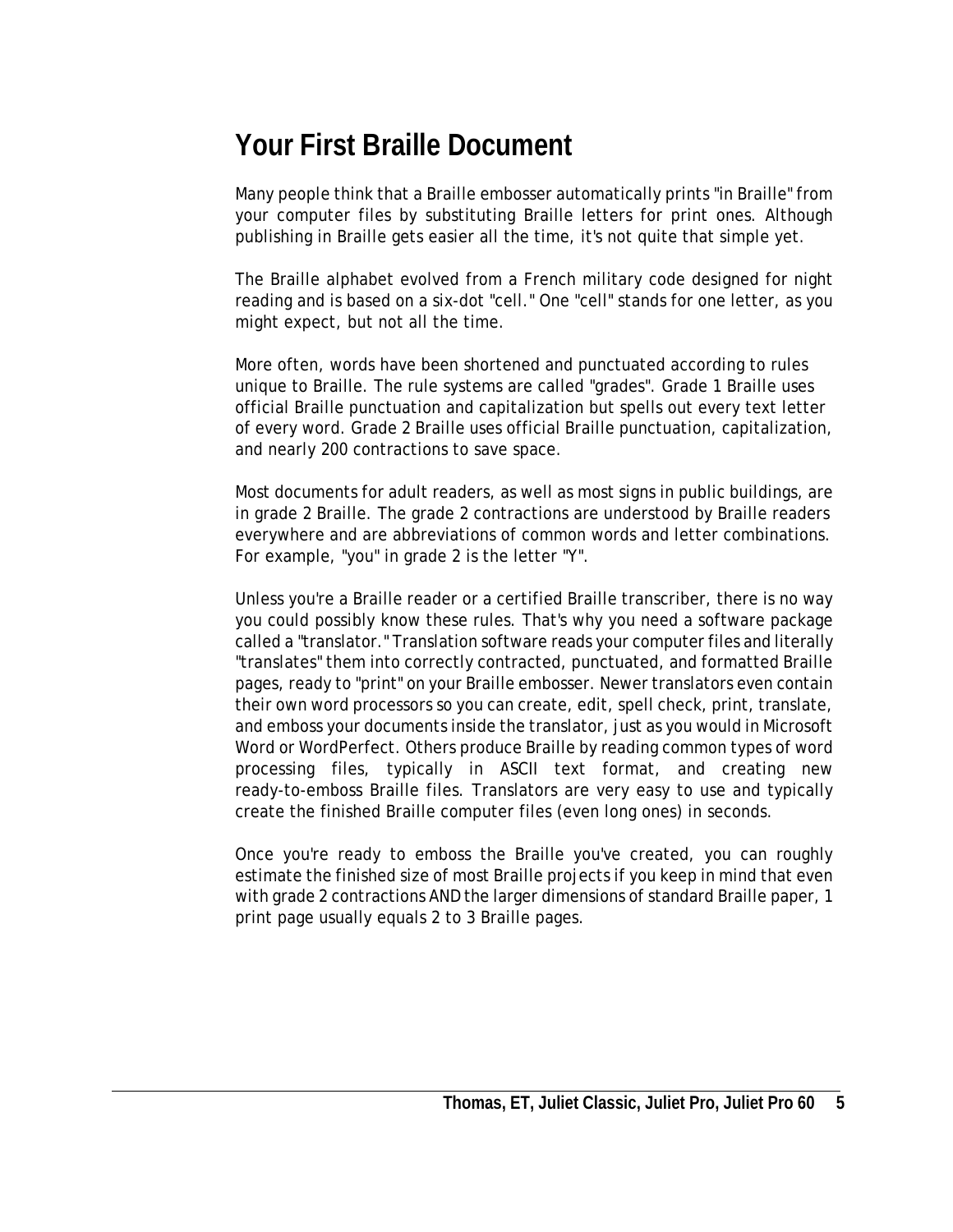# **Glossary**

<span id="page-5-0"></span>

| Buffer:               | Memory reserved to store data entered into the embosser.<br>One page uses about 1K or 1000 characters of the buffer. |
|-----------------------|----------------------------------------------------------------------------------------------------------------------|
| Configuration:        | A collection of settings for a computer connection.                                                                  |
| Default:              | What you get if you don't change anything.                                                                           |
| <b>Emboss Head:</b>   | Mechanical element that makes the Braille dots.                                                                      |
| Interface:            | Connection.                                                                                                          |
| Interpoint:           | Braille characters on both the front and back sides of a<br>single sheet of paper.                                   |
| Menu:                 | A stored collection of settings in the embosser's memory.                                                            |
| Multi-Copy:           | Built-in function copies stored text up to 99 times.                                                                 |
| <b>NOV-RAM:</b>       | Nonvolatile memory. Stores menu settings while the power<br>is off.                                                  |
| On-Line:              | Ready to receive data from a computer USB, serial or<br>parallel port.                                               |
| Off-Line:             | Ready to receive commands. Not ready to receive data from<br>computer.                                               |
| <b>Parallel Port:</b> | Connects the embosser to a computer with a Centronics<br>type interface.                                             |
| Parameters:           | Settings.                                                                                                            |
| ROM:                  | Read only memory. Contains the embosser "firmware"<br>(permanent programming) of its features and functions.         |
| Sequence:             | A series of key strokes, usually followed by the Enter Key.                                                          |
| <b>Serial Port:</b>   | Connects the embosser to a computer with a serial RS-232C<br>Interface.                                              |
| Top-of-Form           |                                                                                                                      |
| Offset:               | Top margin of Braille paper during embossing.                                                                        |
| Tractor:              | Moves the paper through the machine while printing.                                                                  |
| <b>Tractor Well:</b>  | Recess into which the tractors are installed.                                                                        |
| <b>USB Port:</b>      | Universal Serial Bus - Connects the embosser to a computer<br>with this high speed connection.                       |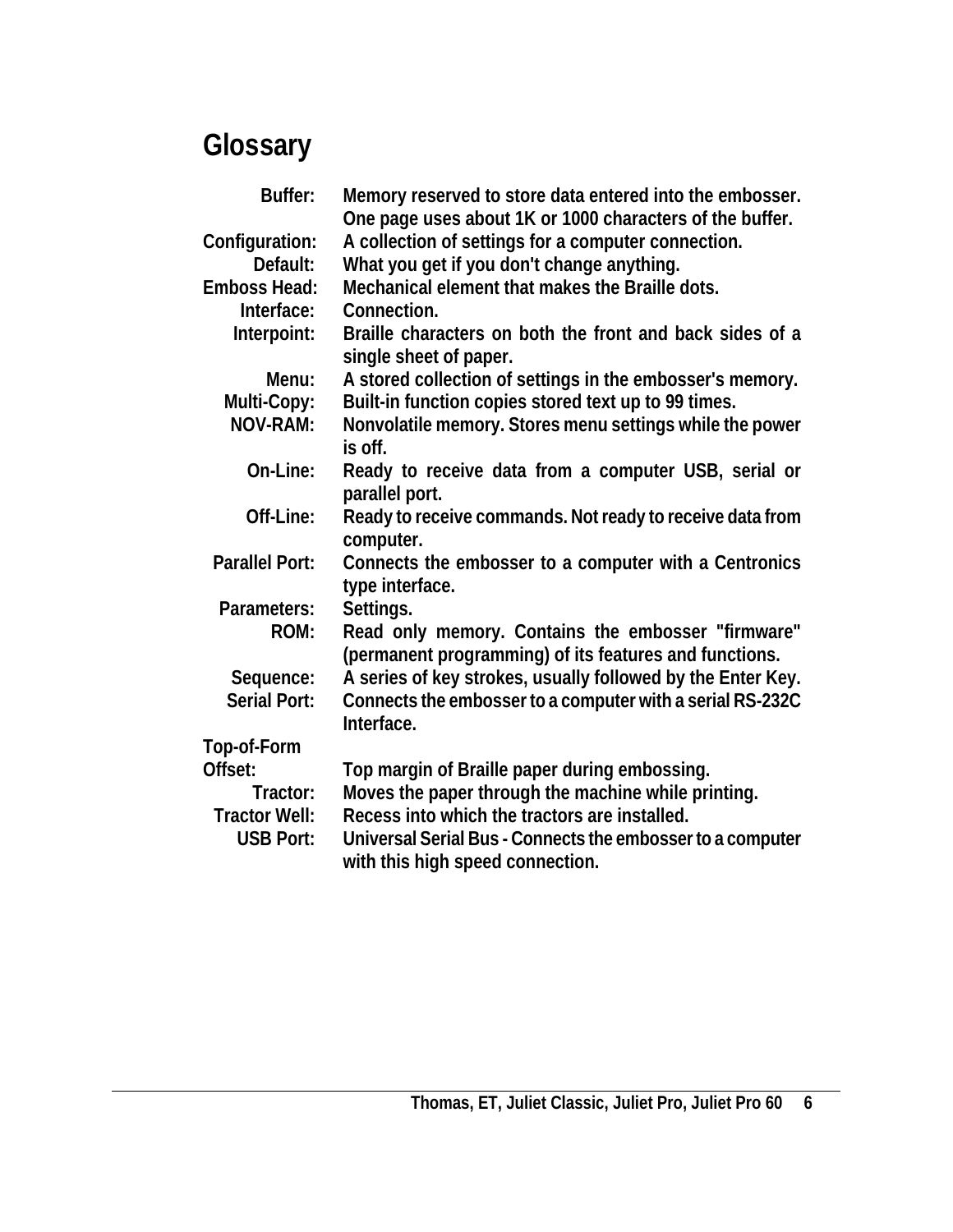# <span id="page-6-0"></span>**SETTING UP YOUR EMBOSSER**

# **Unpacking**

First, check the embosser and accessories carefully for damage. If any damage is apparent, notify the shipper immediately. Also, check the contents against the packing list and if you find a discrepancy, let us know as soon as possible.

- **IMPORTANT! Remove any shipping locks that may be in place and save them, along with the carton and other packing material. You will need them should you ever have to return the embosser for service. Although the embosser is in a very sturdy, shock-resistant case, shipping any electronic equipment without proper packing is not a good idea!**
- **IMPORTANT! NEVER, NEVER use your embosser on a foam pad or similar soft surface, because the cooling vents are located on the bottom of the machine. Air MUST circulate freely under the machine or damage may occur.**

Place the embosser on a sturdy desk or table with the slanted lid of the embosser facing you. Remove the shipping lock by grasping the heavy cardboard sheet extending out the rear of the machine and gently pulling it out of the slot. Plug the power cord first into the embosser's power interlock located on the rear panel, and then into a grounded outlet. (The embosser's power requirements are listed under "Electrical" in the "Technical Specifications" section later in this manual.)

# **Installing Paper**

Your embosser will produce good quality Braille on paper weights from standard 20-pound computer paper (suitable for rough drafts) to 100-pound traditional Braille paper (recommended for more permanent documents).

Remove the paper from the box by turning the box upside down and stack the paper neatly on the floor in front of the table.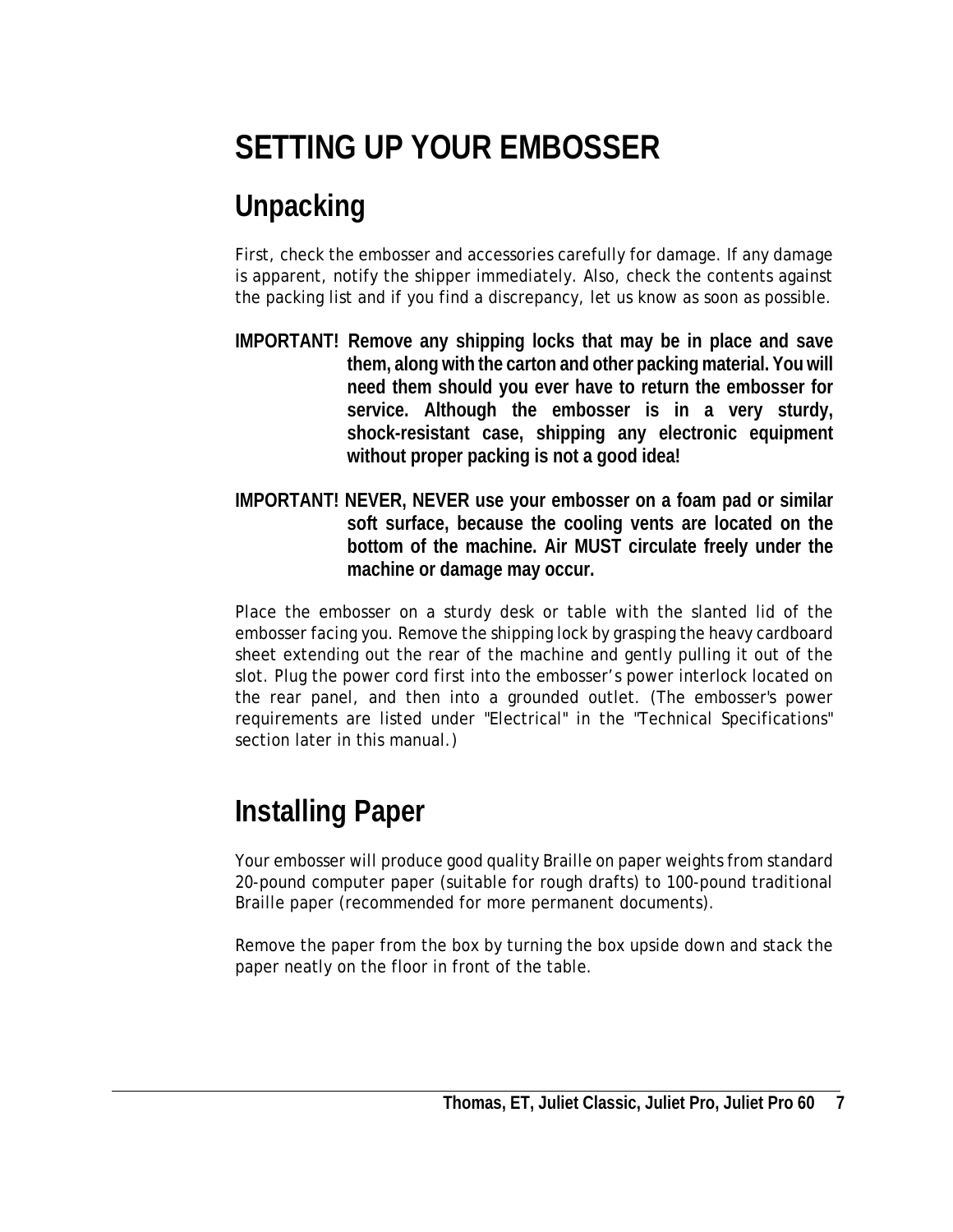<span id="page-7-0"></span>Open the lid of the embosser, which you can also remove for easier access while installing paper. First note that on the left front edge of the embosser, there is a metal bracket. As you lift the first sheet of paper to install it, make sure the left edge of the paper begins its path into the embosser UNDER this bracket.

Open the embosser's paper tractors by lifting on the inside edge of each tractor door. They will stay open until closed by hand.

Insert the paper into the embosser so it extends through the embosser and out the back. Position the tractors so that the tractor pins line up with the holes on the edges of the paper (making sure the paper is straight).

To move the tractors from side to side, push the small release handles, located near the outside edge of each tractor, toward you. (They may be a little stiff at first.) Although both tractors are able to move, generally it is the right tractor that needs to be moved more often because that is how you adjust for differences in paper width.

Close the tractors to grip the paper and tighten the release handles back down to lock the tractors themselves in position. Check to be sure there is enough room behind the embosser to collect the paper. Close the lid of the embosser to cover the paper tractors.

Turn the power switch on. The embosser will execute a self test and plays an excerpt from Tchaikovsky's "Romeo & Juliet". If you have the Juliet Pro or Juliet Pro 60, ET Speaks will come up talking automatically and tell you that the embosser is ready to run.

# **The Keypad**

The keypad is a small 16-key keyboard in the right front corner of the embosser surface. The keypad is how you tell the embosser what to do. The keys are spaced 4 columns down by 4 rows across. The top three rows are laid out in calculator format with 7, 8 and 9 running from left to right on the top row, 4, 5 and 6 just below them, and 1, 2 and 3 next to the bottom. The key at the left of the very bottom row is 0. To the right of zero is the decimal point, and to the right of that, a key labeled E. The keys in the far right column are, from top to bottom, the OL, LF, FF and V key.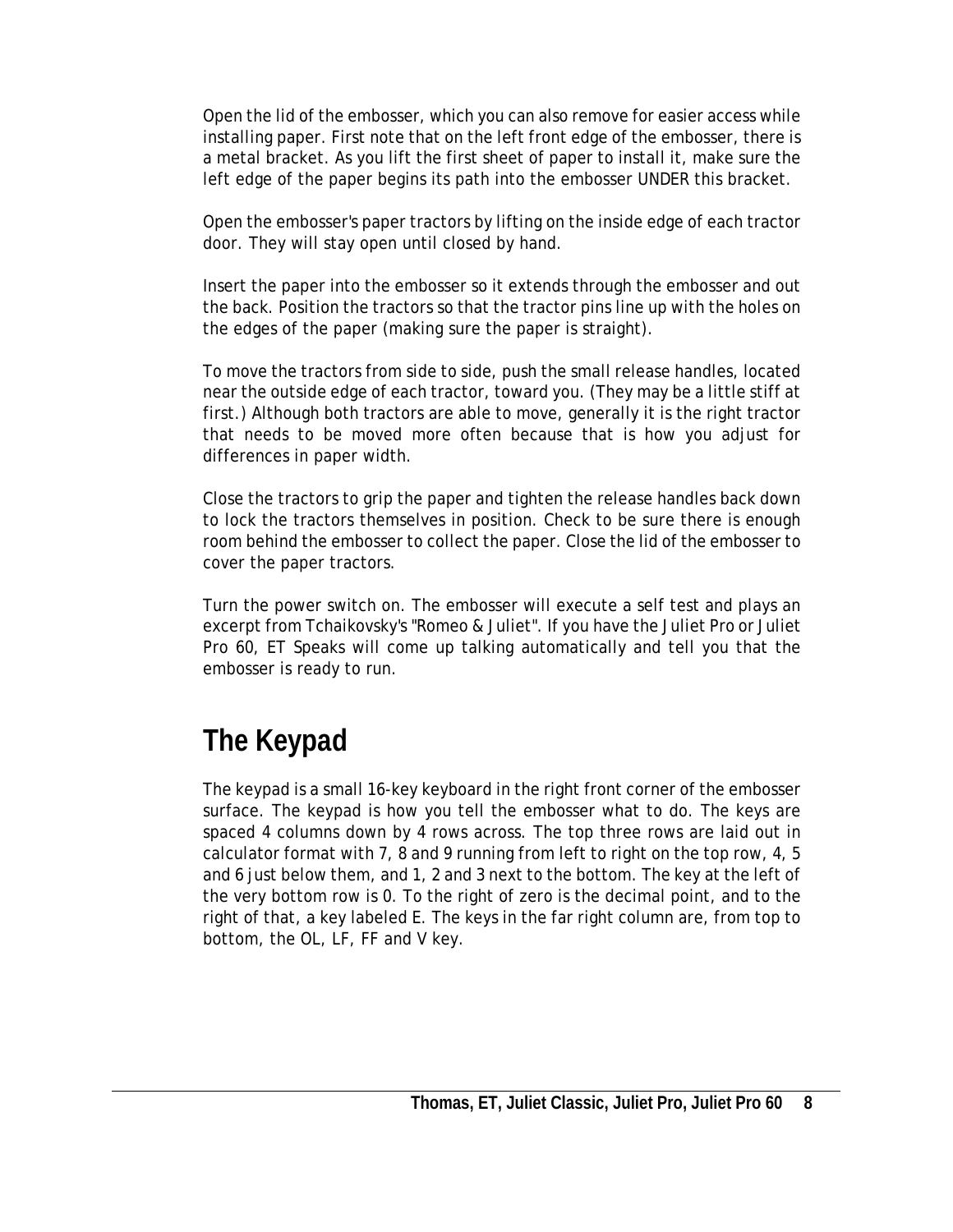## **OL (On-Line/Off-Line)**

The embosser must be on-line to receive and print data from a computer, and it (usually) must be off-line to receive commands from you.

Press OL to take the embosser from on-line (ready to receive and print data) to off-line (ready to respond to your commands). Press it again to return on-line. Note the audible difference in the on-line and off-line tones.

If you press OL while embossing, the embosser will pause. Any data left in the buffer remains, and embossing will resume as soon as you press OL again.

## **LF (Line-Feed)**

On-line, LF makes ET Speaks (if present) repeat its last phrase. Off-line, LF on the Thomas advances the paper one line each time this key is pressed. If you are using your ET or Juliet for normal interpoint embossing, you won't need LF very often because interpoint embossers process entire pages, rather than individual lines. If, however, you are using your Juliet or ET as a single-sided embosser, LF will also advance one line each time this key is pressed while off-line.

## **FF (Form-Feed)**

On-line, FF makes ET Speaks (if present) stop speaking in mid-phrase. Off-line, FF advances the page to the top of the next page and prints the last partial or odd-numbered page in the buffer, if necessary.

## **V (View)**

Off-line, V works with ET Speaks (if installed) to verify individual menu settings. Otherwise, pressing V advances the page several lines, allowing you to read the line just embossed. Pressing V once more returns the paper to its original position. This feature is handy when you wish to verify the contents of a document that is currently being embossed.

## **E (Enter)**

E is similar to the "enter" key on your computer keyboard and is used to finish and transmit commands.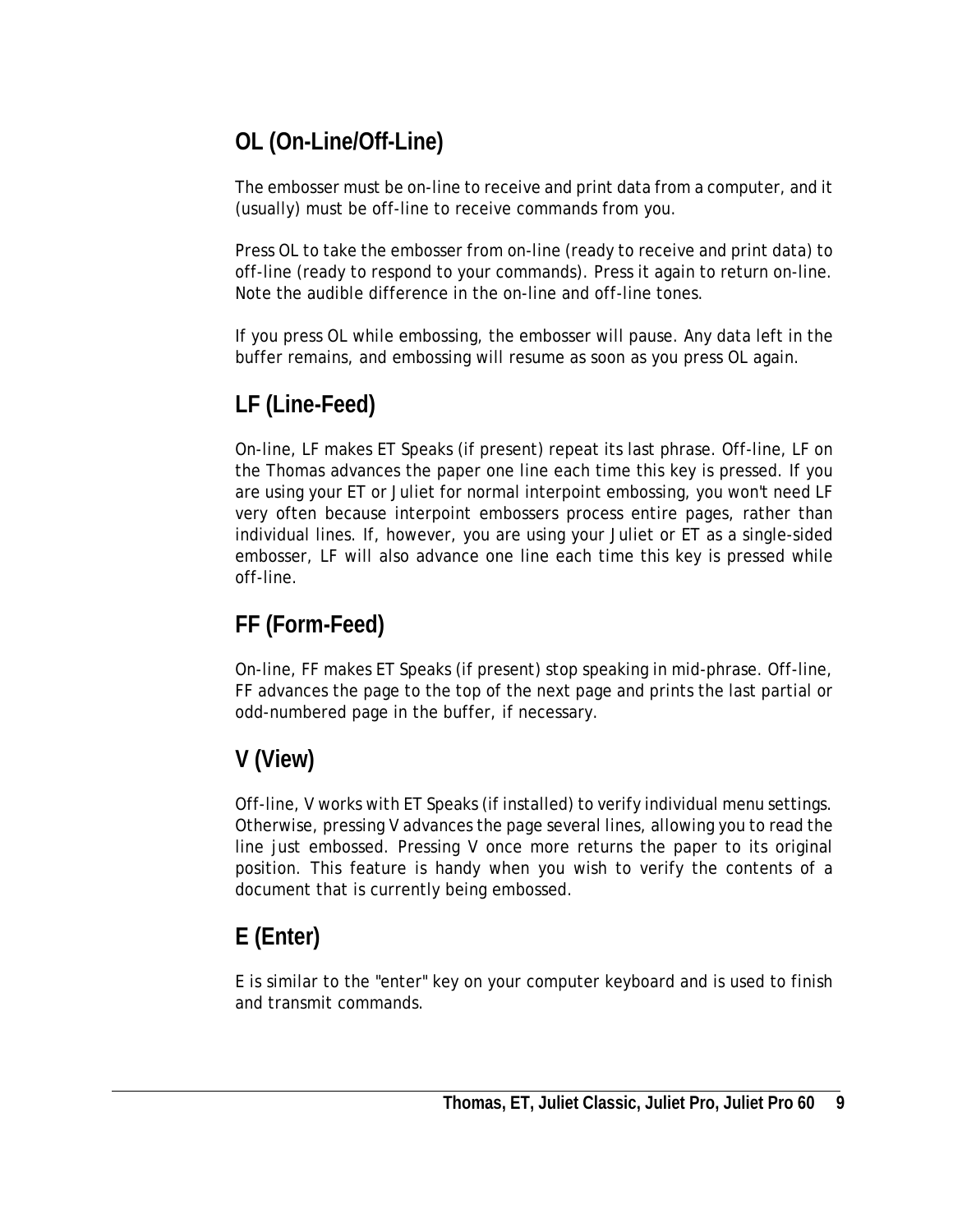# <span id="page-9-0"></span>**Setting Top-of-Form**

Top-of-form tells the embosser where the paper starts and where to begin the Braille. You need to tell the embosser to reset top-of-form whenever you change paper or adjust the top margin, which we call the top-of-form offset. The distance from the edge of the paper to where the Braille begins is adjustable in 0.1 inch increments by using the top-of-form offset setting (Parameter 30.NNE) found in each of the machine's 16 menus. For 25 lines embossed on 11 inch paper we generally recommend a top-of-form offset of 3 or 0.3 inches. The default setting is 0. To change it to 3 enter the following:

- OL Takes the embosser off-line
- 0.1E Enter menu number 1. If you are using a different menu, substitute the alternate menu number for the 1 in the sequence
- 30.3E This will set a top-of-form offset value of 3 or 0.3 inches. This setting will remain until you change it, even after power is turned off
- 1.1E This will install the change and reset the embosser

If you have paper loaded in the embosser, check to be sure the tractors are securely holding the paper and that the paper can flow smoothly into the embosser with no obstructions. Turn on the embosser and listen for the "Romeo & Juliet" tune that signifies the embosser is ready to run.

To set top-of-form, enter the following on the embosser's keypad:

- OL Takes the embosser off-line
- 2E Set top-of-form

An automatic sensor inside the embosser seeks the edge of the paper, so the paper should begin to move back and forth until the sensor fixes the location of the paper's edge in the embosser's memory. After setting top-of-form, the embosser returns on-line automatically, signified by the two-note on-line tune.

**IMPORTANT! The embosser's sensor** *must* **find the paper's edge to set top-of-form, which makes pages break in the right places. When you reset top-of-form in the middle of a printing session, remove any finished pages before issuing the 2E command. Every time you install a new batch of paper or clear a paper jam, remember to reset top-of-form with the OL, 2E sequence.** 

The embosser will remember the top-of-form setting when you move the paper with LF, FF or V.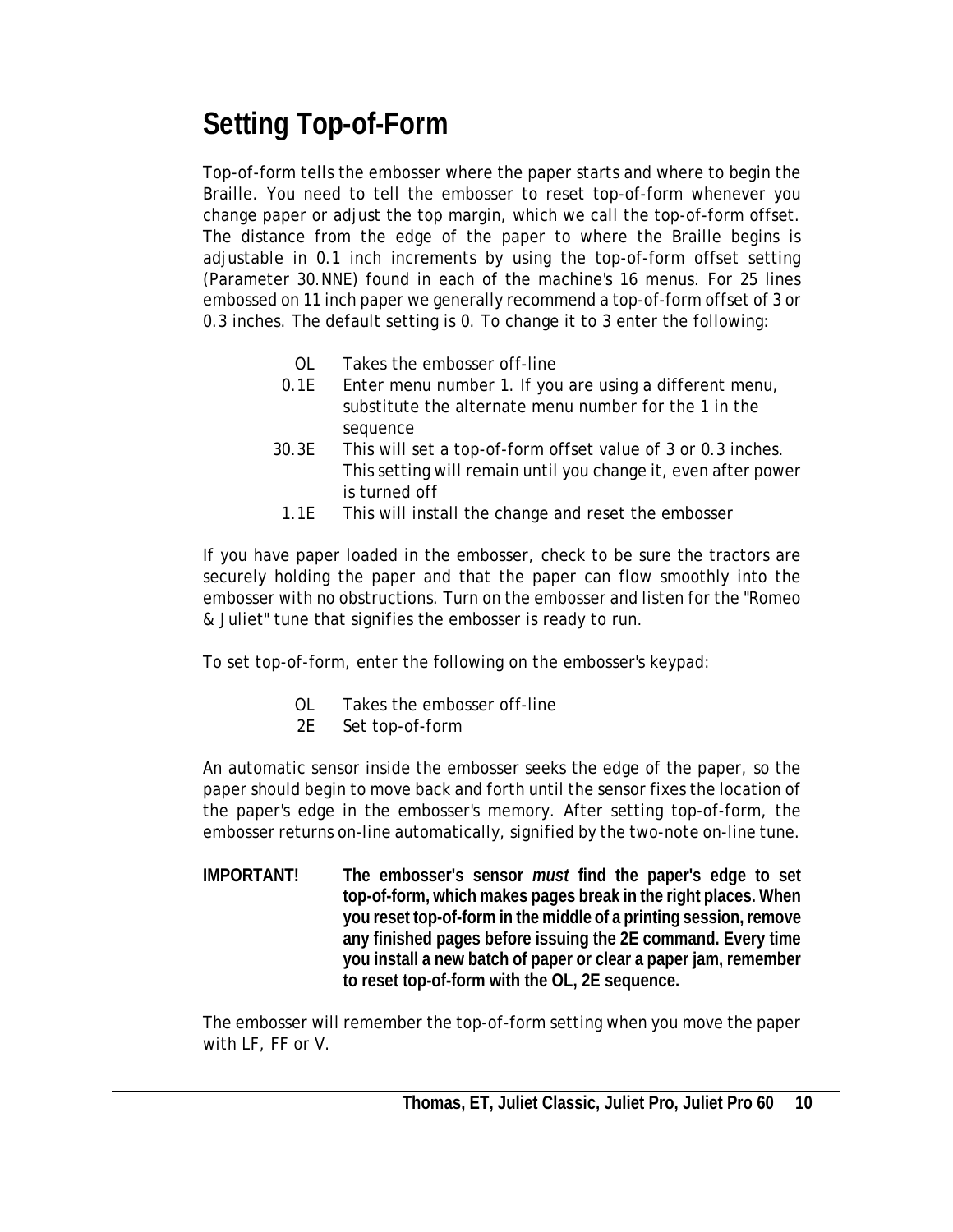# <span id="page-10-0"></span>**Changing (and Restoring) Menu Settings**

Because Braille embossers need to work with many different kinds of software and computer operating systems, the embosser has a built-in feature that remembers sixteen different groups of settings, exactly as if you were going to use sixteen different computers with one embosser.

Each group of settings is called a "menu." All the menus stay set and ready to use even when the power is off. Eight of the menus are preset at the factory with settings many of our customers have requested. The other eight are yours to create as you need them. You can change, create and save settings in all the menus, even the ones preset at the factory.

When you turn on your embosser for the first time, Menu 1 is the default (which means it has control until you change it). Menu 1 is for a parallel connection to an IBM-compatible computer.

Use your new embosser to print out a Braille graphic of the keypad and a Braille list of all sixteen menus and their settings, which are stored permanently in the Service Menu.

To print out the list (assuming you have put paper in the embosser, turned on the power, and set top-of-form), enter the following on the embosser's keypad:

- OL Takes the embosser off-line
- 0.0E Enter the Service Menu (Menu Zero)
- 10E Emboss a graphic representation of the keypad and all 16 user menu default settings stored permanently in the embosser's memory

You can stop the list during printing with the E key.

Each of the sixteen menus has the same features, many of which will be familiar to most computer users (like right and left margins, word wrap, and page length), while others are unique to Braille environments.

When the embosser is OFF-LINE and in one of the menus, you can make ET Speaks (if installed) tell you what the menu parameter is without changing anything.

V.NE Reads menu parameters while in a menu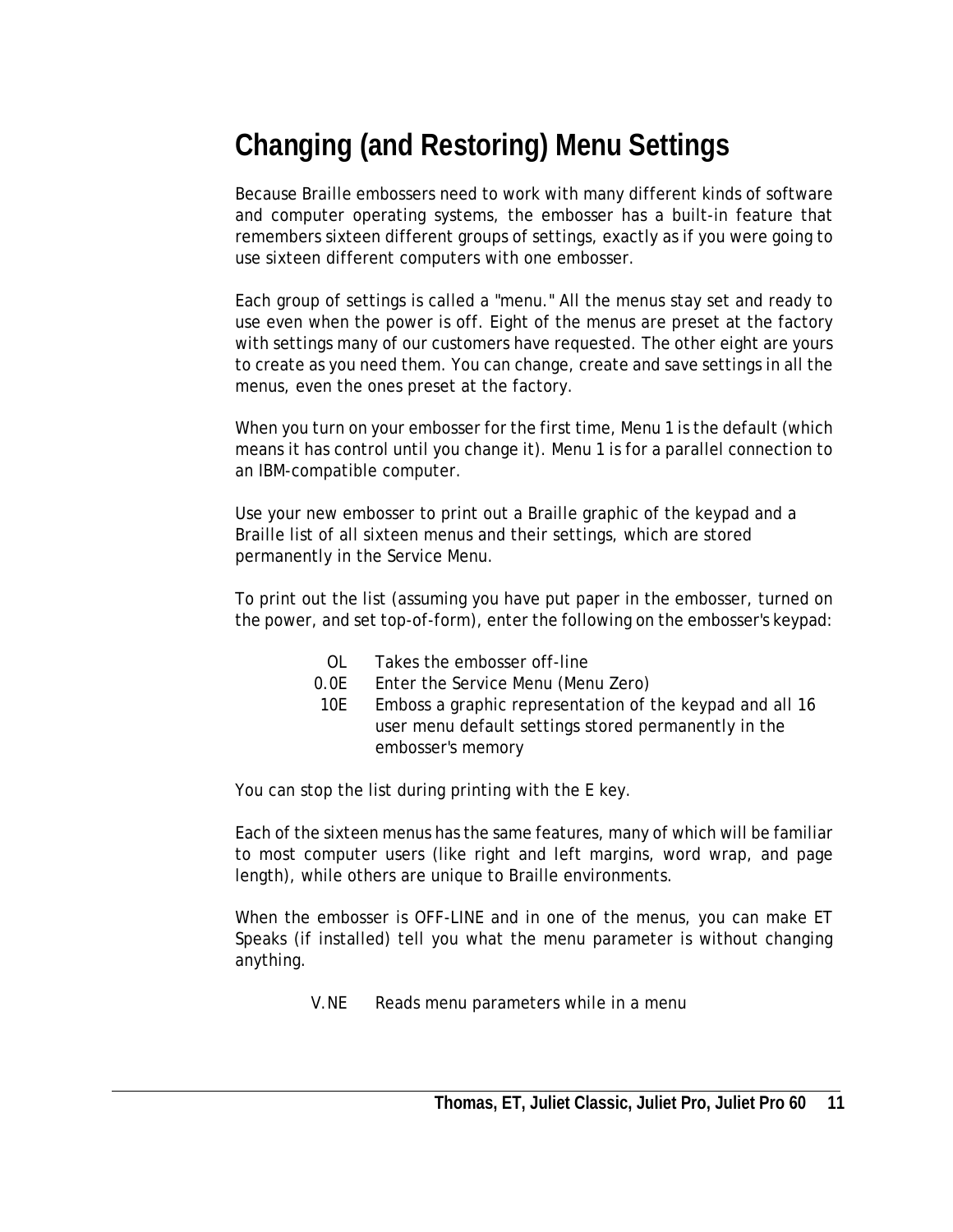For example: Should you change the right margin? You think you set it for 40 characters wide yesterday but you're not sure. Enter on the embosser's keypad:

- OL Takes the embosser off-line
- 0.1E Enter Menu 1
- V.14E ET Speaks will read the current right margin setting, because 14 is the parameter assigned to the right margin

Now you know if you have to change the margin setting--or not.

1.1E Exit the menu

### **How to Change Menu Settings**

Because each menu contains over thirty different settings, sooner or later you'll want to make some changes when you need to use different paper, Braille formats or port connections.

For example, let's say you're using Menu 1 because you have an IBM PC-compatible. You want to adjust the right margin for narrower Braille paper. Enter the following on the embosser's keypad:

- OL Takes the embosser off-line
- 0.1E Enter Menu 1
- 14.32E Set the right margin at 32 Braille characters
- 1.1E Return on-line and use this menu as the current configuration

A complete list of the thirty-plus individual menu items is also in the Quick Reference Guide in the back of this manual.

## **Restoring Factory Settings**

If you change too many menu parameters to keep track of, or if you're not the only person to use the embosser, you might want to reset the embosser back to the original factory settings. Although you will lose all changes you've made to the menus, you'll also be starting fresh.

- OL Takes the embosser off-line
- 0.0E Enter the Service Menu
- 95E Restore the factory default settings
- 1E Reset the embosser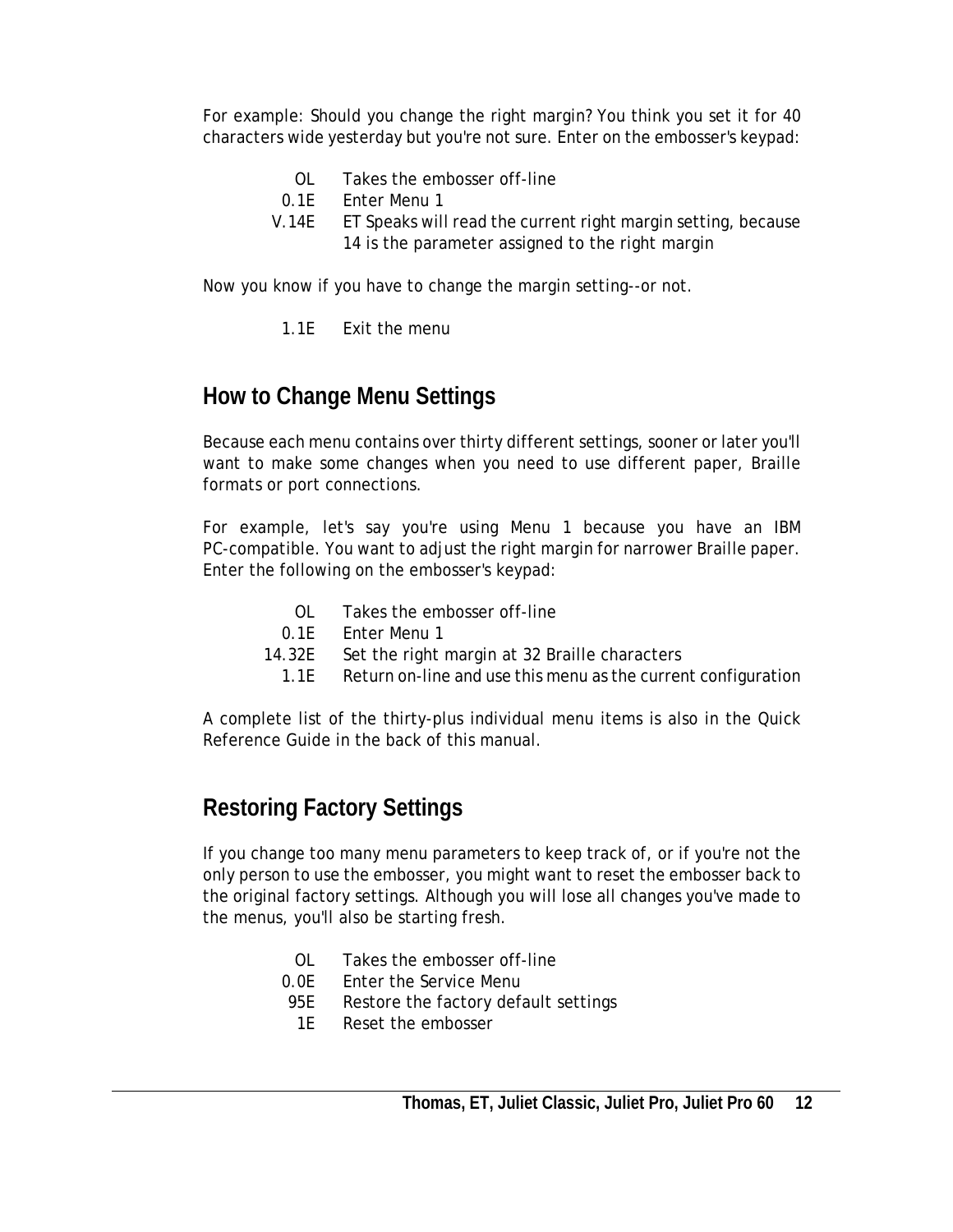## <span id="page-12-0"></span>**Connecting To Your Computer**

## **Through the Parallel Port**

Connect the parallel cable we supplied (or one you already have) from one of the parallel ports on your computer to the parallel port on your embosser. If you have been using a print printer, it is likely to be already connected to your computer's first parallel port, so look for the second parallel port to connect to the embosser. It doesn't matter which parallel port you use, so long as you remember which one it is. Turn on the computer and the embosser. Please proceed to the section titled **Installing Drivers in Microsoft Windows.**

## **Through the Serial Port**

If you need to set up a serial connection, first connect a serial cable (preferably the one we sent with the embosser) to the embosser's serial port and to one of the serial ports on your computer. Since computers usually have more than one serial port, make a note of which one the embosser is using. You'll need this information to set up your translation software and adjust your computer's settings, if necessary.

**If you are connecting via a serial port to your computer, use Menu 2:** 

- OL Takes the embosser off-line
- 0.2E Enter Menu 2
- 8.1E Set the embosser to hardware handshaking
- 1.0E Make this the power-on default
- 1.1E Exit menu and reset embosser

Set your computer for: 9600 baud, no parity, eight data bits, one stop bit and hardware handshaking.

If you are connecting via the serial port to a Notetaker, first set your Notetaker for: 9600 baud, no parity, eight data bits, one stop bit and software handshaking. Then change the embosser settings to match:

- OL Takes the embosser off-line
- 0.2E Enter Menu 2
- 8.0E Set the embosser to software handshaking
- 1.1E Exit Menu 2 and reset embosser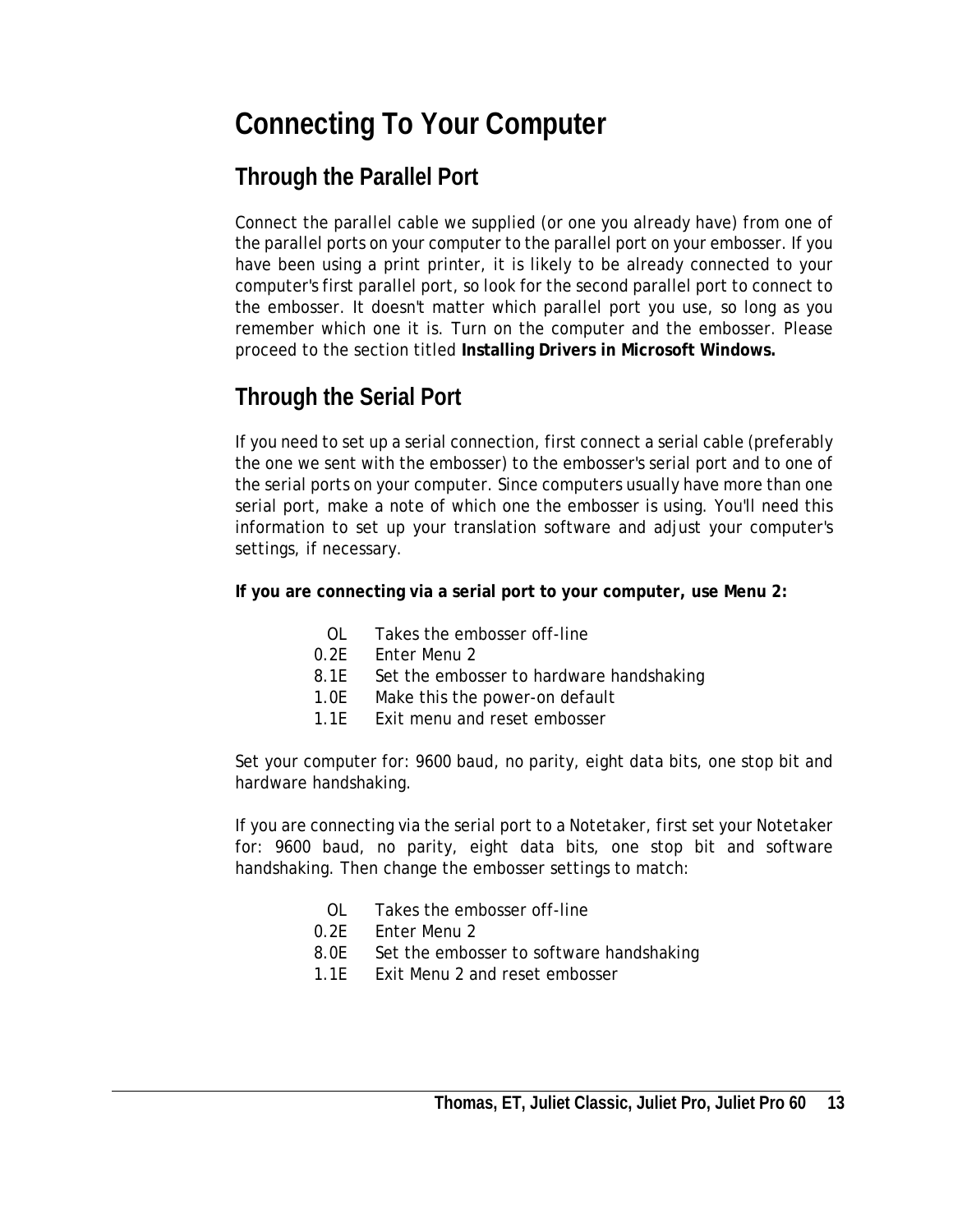If you already have a clear idea that something else should be changed in the embosser's serial port settings (baud rate, handshaking, etc.), the Quick Reference Guide in the back of this manual has a list of the menu items you can adjust for the serial port.

Try sending a short file using whatever copy, transmit or print command your computer or software requires to test the connection. For the IBM PC, from the DOS prompt, the command to send the file to the first serial port is:

copy mydoc.brf com1: [Return]

Assuming you have connected the computer and the embosser as described above, and fully installed your translation software, you can expect to get Braille out immediately. Please proceed to the section titled **Installing Drivers in Microsoft Windows.**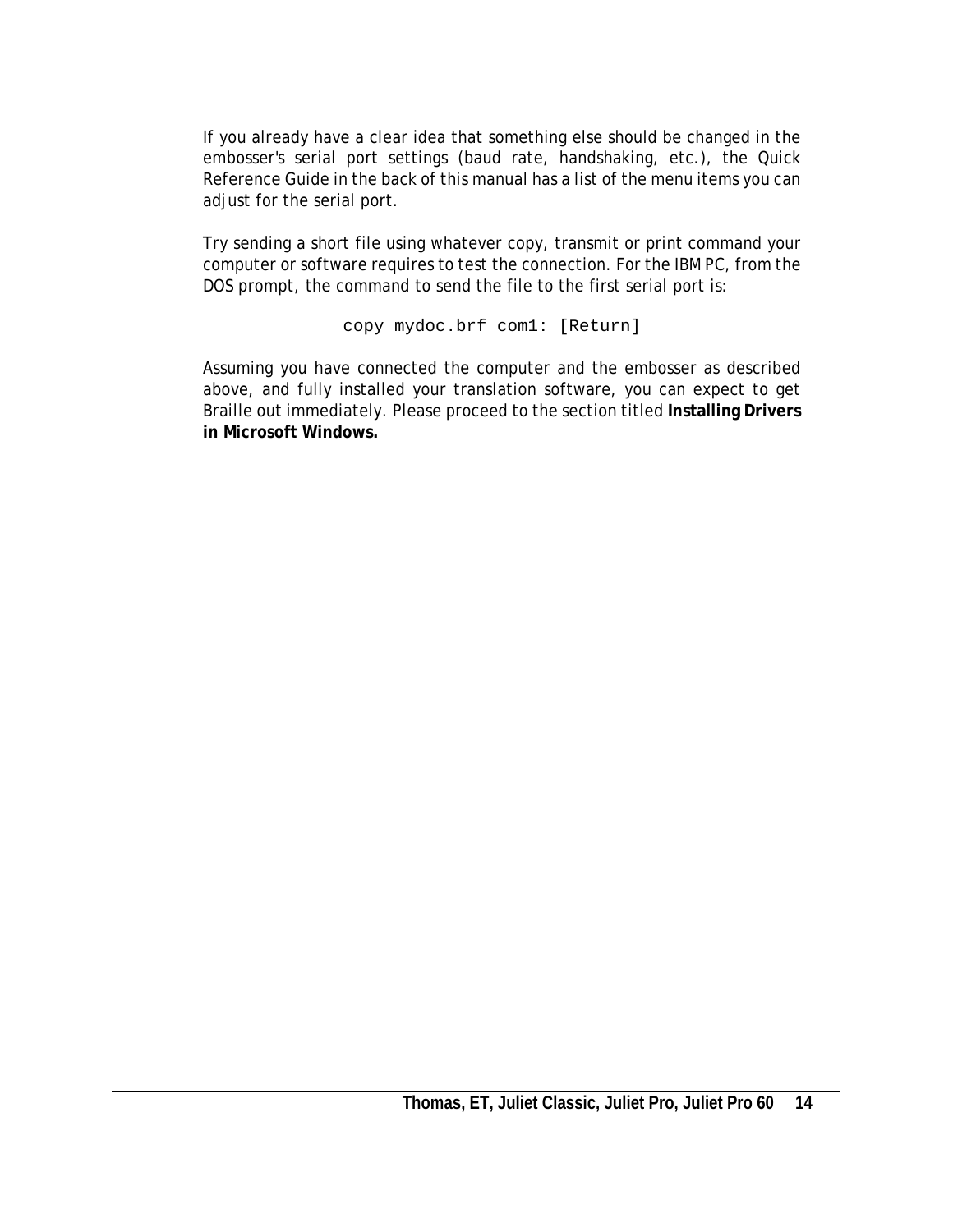### **Installing Drivers in Microsoft Windows**

Installing the Generic Text Only printer driver is required for many Windows applications. Select START, CONTROL PANEL, PRINTERS AND FAXES from the Windows desktop. Select Add Printer from the open window. Scroll through the list of available printers and select Generic Text Only. Follow the prompts displayed for your specific version of Windows. Please note that each version of the Microsoft Windows operating system has a slightly different format for installing printers. Select Local Printer attached to this specific computer. When prompted select the port your embosser is connected to on this computer. Typically lpt1 for parallel connections and com1 or com2 for serial connections. If you plan to use the embosser with MS-DOS applications tell Windows to make this the Default Printer. When the wizard closes select NO to the Print Test Page question.

If you are using newer translation or transcription software such as DBT from Duxbury Systems to emboss your work, install the translation software package on your computer. Then open the program and select Global, Embosser Setup and select your embosser. Then select the port your embosser is connected to on your computer. For parallel connections this is usually lpt1; for serial connections com1 or com2. DBT will automatically send your finished Braille work directly to the embosser. If you are using any other port with Duxbury DBT, select Windows Device from the menu and using the scroll down bar select the Generic Text Only printer.

If you have older transcription or translation software that creates files without sending them to the embosser, you have to copy the final, formatted Braille files to the embosser yourself. Before you can do this in the Windows operating system, you must first install the Generic Text Only printer driver in the printers folder of Windows. Simply select the Add Printer icon found in the Printers folder, select Generic Text Only and follow the default prompts to install the driver for the parallel port that has the embosser attached. Right click or select the properties for the Generic Text Only printer driver and set it as the Default Printer.

From the DOS prompt you may now send your Braille files to the embosser. The command to send files to the first parallel port is:

Copy mydoc.brf lpt1: [Return]

If you're connected to the second parallel port, the command is:

Copy mydoc.brf lpt2: [Return]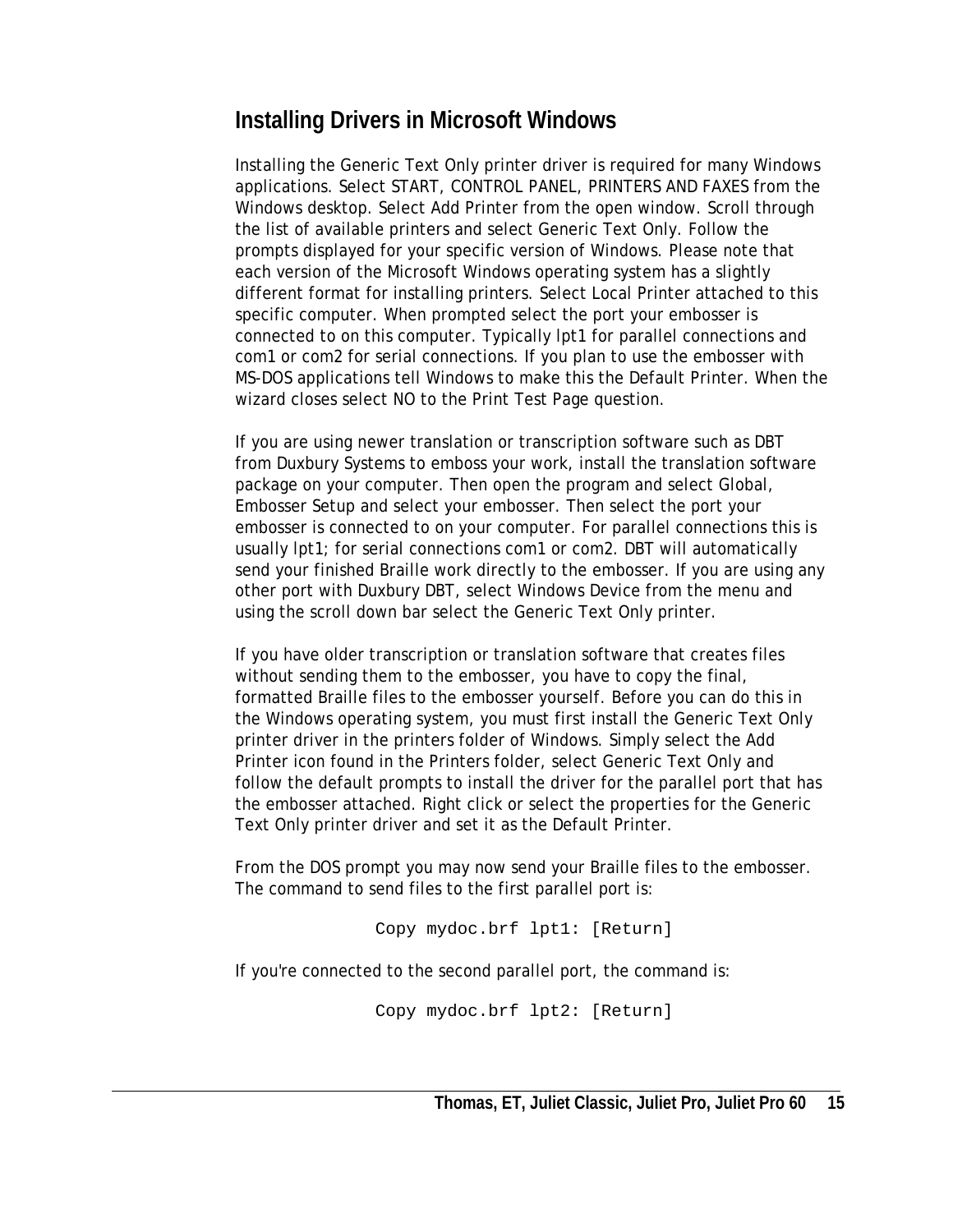<span id="page-15-0"></span>Menu 1 is already set to work with the embosser's parallel port and IBM PCcompatible computers. Assuming you have connected the computer and the embosser as described above, and fully installed your translation software, you can expect to get Braille out immediately.

If not, check to make sure the cables are tightly attached, the software (or DOS commands) are transmitting to the correct port, and the embosser is online.

## **Advancing Paper**

If the test of your parallel or serial port above was successful, you now have some Brailled pages to remove from the embosser.

Enter the following commands on the embosser's keypad to remove the finished document and prepare for the next:

- OL Takes the embosser off-line
- FF Advance a full page. The embosser may finish the last fraction of a page. Tear off the finished pages. Then:
- 2E Reset top-of-form and send the embosser back on-line, ready for the next job

If embossing did not start as you expected, first rule out the obvious: Is everything plugged in, turned on, and directed to the port connected to the embosser? Is the embosser on-line? If these all check out, scan the section entitled "Problems?" later in the manual. We've included solutions to the most frequent complications our customers encounter.

# **GRAPHICS**

Braille graphics are made using special software packages. For more information on producing tactile graphics using your embosser, contact your Enabling Technologies representative.

# **MULTI-COPY**

Multi-Copy allows you to download up to 18,000 characters of text (about 18 Braille pages) from your computer into a reserved portion of memory, the Multi-Copy buffer. The embosser will copy whatever is in the Multi-Copy buffer from 1 to 99 times without reloading the text from the computer.

**IMPORTANT! Stay ON-LINE while using Multi-Copy.**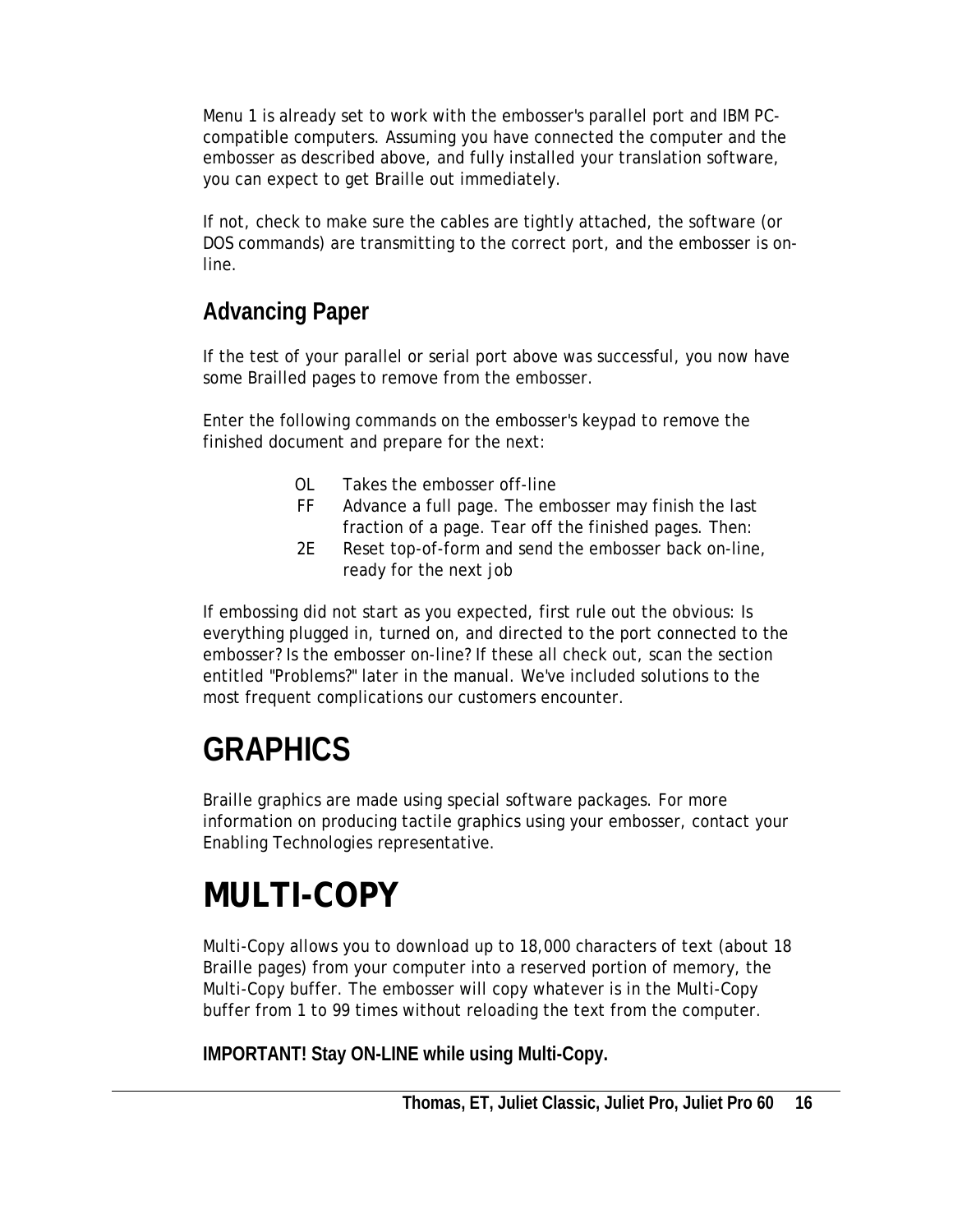Run a single test copy of your file first, to be sure margins, paper size, page breaks, etc., are correct. Whatever menu is active when you start Multi-Copy is the one that continues to control the embosser once you start making multiple copies, so make any necessary adjustments to the menu before starting Multi-Copy.

When your file is ready for multiple copies, remain on-line, and enter the following on the embosser's keypad:

3.0E Turn on Multi-Copy

Go back to your computer and send or copy your file to the embosser. After the file is copied into the embosser's memory, go back to the embosser's keypad and, staying on-line, enter the following:

3.1E Tell the embosser that the file is completely copied

If no data was received from the computer, an error tone will sound, warning you that the buffer is still empty. If the file is too large (over 18 pages) for the embosser, the "Buffer Full" tone will sound and the embosser will also begin printing the text that has exceeded the buffer. This allows you to see where in your file the overflow occurred so you will know where to split your document. Tell the embosser how many copies to make. Enter the following on the embosser's keypad:

4.NNE "NN" stands for "any number up through 99"

For example, if you want 10 copies, you'd enter 4.10E. If you want 99 copies, you'd enter 4.99E. If your embosser is equipped with ET Speaks, it will count off copies as they emboss so you can monitor how the job is progressing. If you'd rather squelch this feature, you can turn it off within the menu you're using with 25.3E.

### **Other Controls in Multi-Copy**

- 3.2E Stops printing at the end of the current copy
- 3.3E Cancels Multi-Copy and clears the buffer
- 3.4E Suspends Multi-Copy at the top of the next sheet of paper

If you don't turn off the power or reset the machine, you can send another short document and resume printing where you left off.

> 3.5E Resumes Multi-Copy after the 3.4E sequence. Check that the paper is at top-of-form prior to entering this command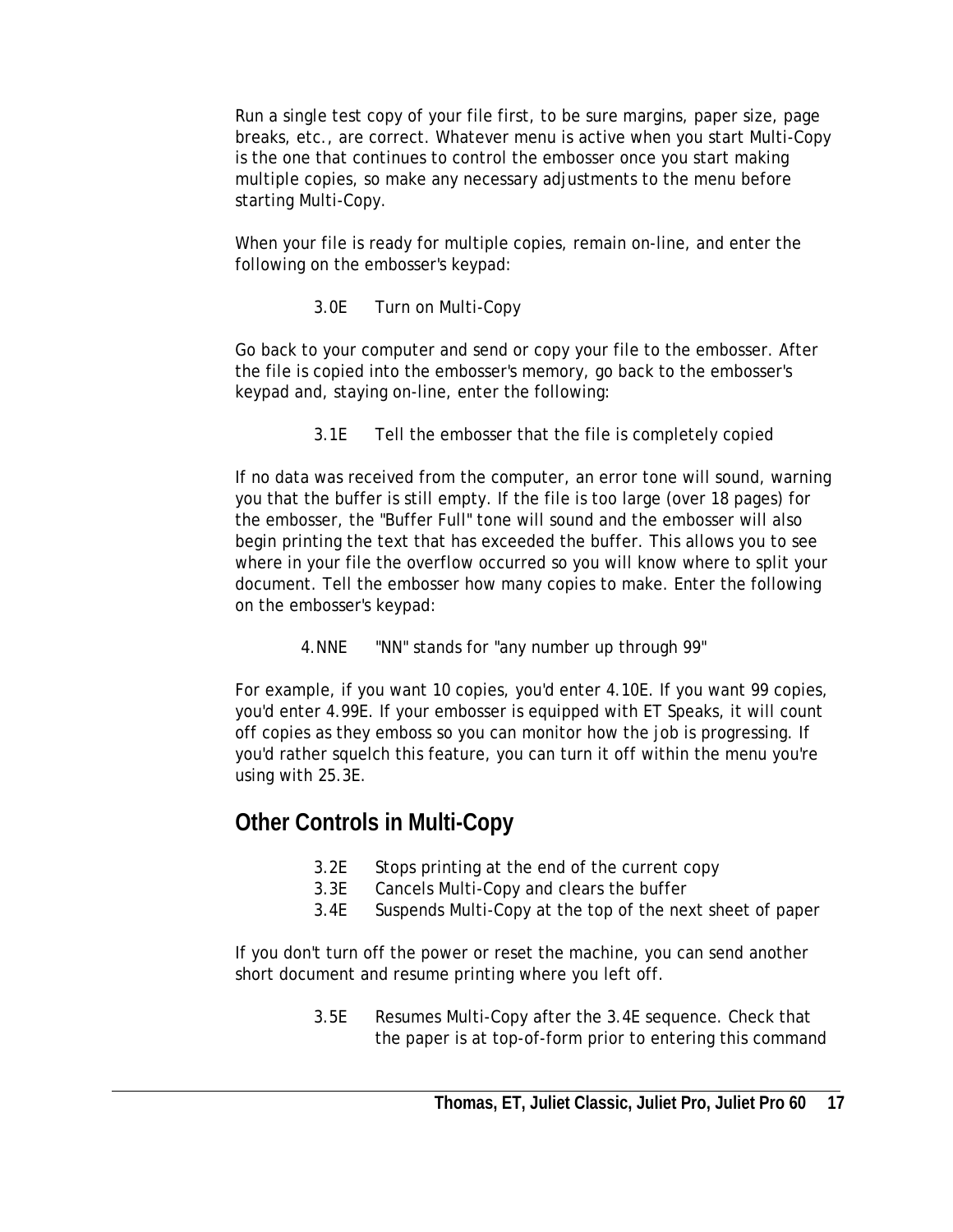<span id="page-17-0"></span>OL stops printing temporarily in Multi-Copy. Printing continues when OL is pressed again.

V stops printing and moves the paper out from under the platen, so the Braille which was just printed can be read. Press V again to move the paper back and resume printing.

OL, then LF, FF or 0.0E to enter the Service Menu while off-line exits Multi-Copy. The current copy will not be completed but the buffer remains unchanged. You can continue Multi-Copy by going back on-line and entering the 4.NNE sequence.

# **ET SPEAKS (Optional)**

# **ET Speaks and Your Embosser**

As you've noticed if your embosser is equipped with ET Speaks, your embosser automatically voices all the keypad entries you make and all its own status messages with no intervention necessary from you. However, while using ET Speaks as the voice of your embosser, two keys can help you control the speech when the embosser is ON-LINE.

 **The LF key makes ET Speaks repeat its last phrase The FF key makes ET Speaks "shut up" in mid-phrase** 

## **Turn Speech Off and Change Voices In The Embosser Menus**

For embossers equipped with ET Speaks, all sixteen menus have the following additional settings to modify the speech:

- 25.0E Turns the speech OFF
- 25.1E Turns the speech ON (the default)
- 25.2E Speech ON with spoken escape sequences
- 25.3E Speech ON but without counting the copies as they emboss in Multi-Copy
- 36.NE Chooses a different voice by substituting a number from 0 to 5 for the "N". 0 is the default (i.e., 36.0E)

Example: You use an IBM-compatible computer and have your embosser connected to one of the computer's parallel ports. You want to turn the speech off. To do this, turn on the embosser. Then, on the embosser's keypad, enter: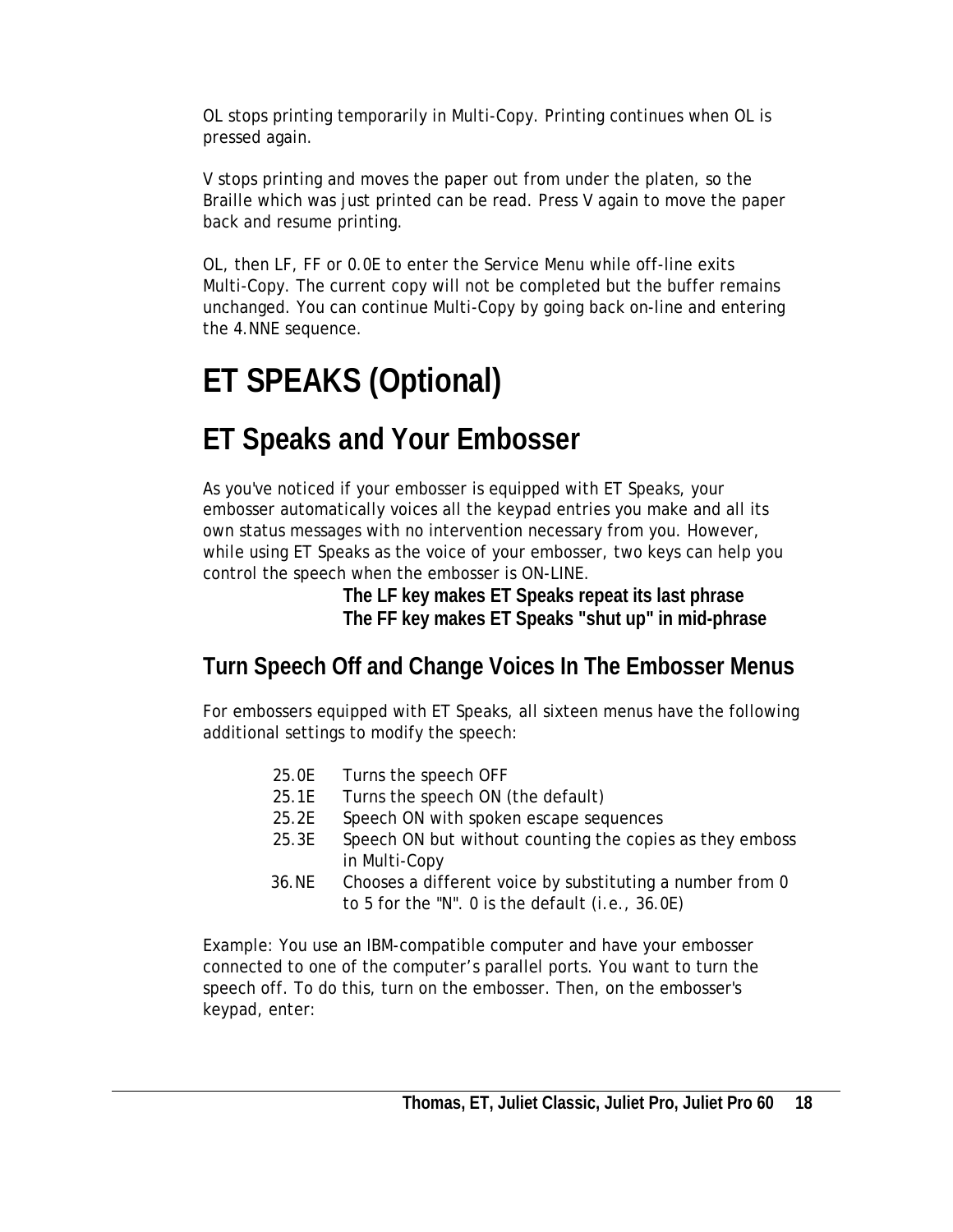- OL Takes the embosser off-line
- 0.1E Enter Menu 1. (Menu 1 is the factory menu preset for the IBM PC connected to the parallel port. This is probably the menu you have been using)
- 25.0E Turn speech off
- 1.1E Save these menu changes and exit to go on-line

The embosser will now work with "speech off" in Menu 1, unless (or until) you change it.

To turn the speech back on, do all the steps above, except instead of 25.0E (which turned the speech off) enter 25.1E to turn speech on.

**Check parameters without changing them by entering V.NE to have ET Speaks tell you the current setting.** In the above example, suppose you want to check to make sure the speech is really on before resetting the embosser. While anywhere in Menu 1, enter V.25E on the keypad to hear the current speech setting.

### **Change Speech Characteristics In The Service Menu**

All our embossers come with a special Service Menu that contains various testing and maintenance functions, like restoring factory defaults, running dot test patterns, and so forth. Embossers equipped with ET Speaks have additional functions in the Service Menu to enable you to change some of the speech features of the voice now active. The Service Menu's keypad code is OL then 0.0E.

- 50E Set ET Speaks' volume (0E lowest to 9E highest)
- 51E Set ET Speaks' speed (0E slowest to 9E fastest)
- 52E Set ET Speaks' tone (0E bass, 1E mid-range, 2E treble)
- 53E Set ET Speaks' frequency (0E lowest to 9E highest)
- 54E Set ET Speaks' pitch (0E lowest to 9E highest)
- 55E Set ET Speaks' intonation, which is how much expression should be implied by punctuation (0E least to 9E most)
- 56E Set ET Speaks' articulation, which is the amount of distinctive separation between words (0E least to 9E most)
- 57E Set ET Speaks' reverb (0E none to 9E most)
- 58E Set ET Speaks' pause between words (0E shortest to 9E longest)
- 59E ET Speaks reads the settings above (stop with the E key)
- 60E ET Speaks reads all sixteen menus (stop with the E key)
- 1E Exits the Service Menu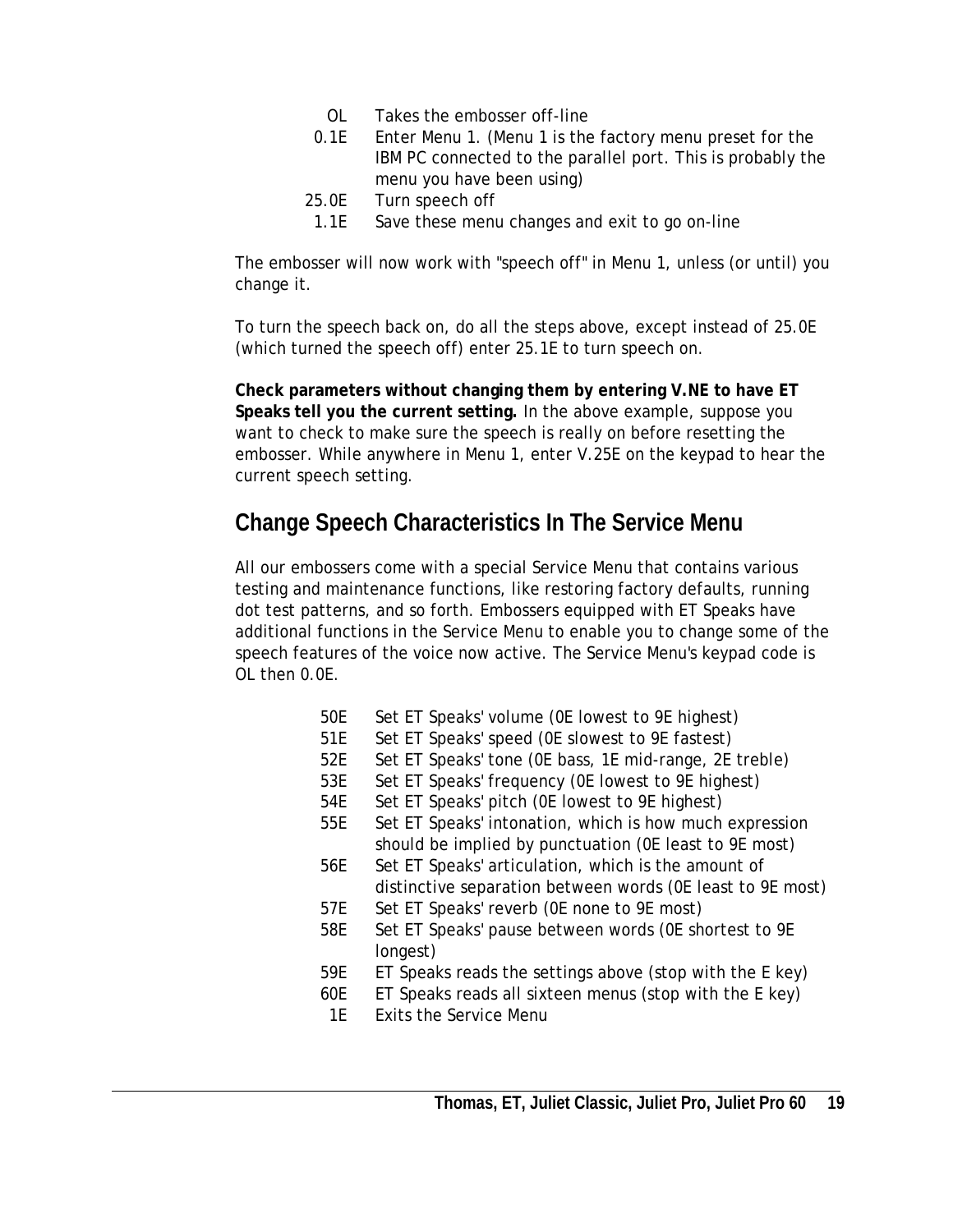<span id="page-19-0"></span>Example: You want to maximize the "reverb" to see what it sounds like. Enter these commands on the embosser's keypad:

- OL Takes the embosser off-line
- 0.0E Enter the Service Menu
	- 57E Select Reverb as the setting to change
	- 9E Set Reverb to the maximum
	- 1E Exit the Service Menu

Back to normal? Repeat all commands above EXCEPT replace 9E with 0E.

# **SINGLE SHEET MODE (Optional)**

Single Sheet Mode is an option that may have been installed at the factory so that your embosser will emboss Braille on loose sheets of paper or other lightweight material. With Single Sheet Mode, you copy a document into the embosser's memory, then Braille the document by feeding paper through the embosser one sheet at a time. Single sheet mode makes it possible for you to use paper that does not have the tractor edges of standard Braille paper.

**IMPORTANT! In Single Sheet Mode, the maximum number of lines that can fit on a page is 22. Format translated documents for 22 or fewer lines per page for best results. All menu changes must be finished before starting to print in Single Sheet Mode.** 

Entering menus while off-line exits the Single Sheet Mode, as does turning the machine off.

## **Single Sheet Mode Basic Steps**

Place the first sheet of paper on the tractor rollers. Turn on the embosser. Enter the following on the embosser's keypad:

- OL Takes the embosser off-line
- 0.1E Enter Menu 1 (or any menu you happen to be using, as Single Sheet Mode works with any menu)
- 17.22E Set the number of lines per page to 22
- 11.1E Turn on perf skip
- 1.1E Exit menu and reset embosser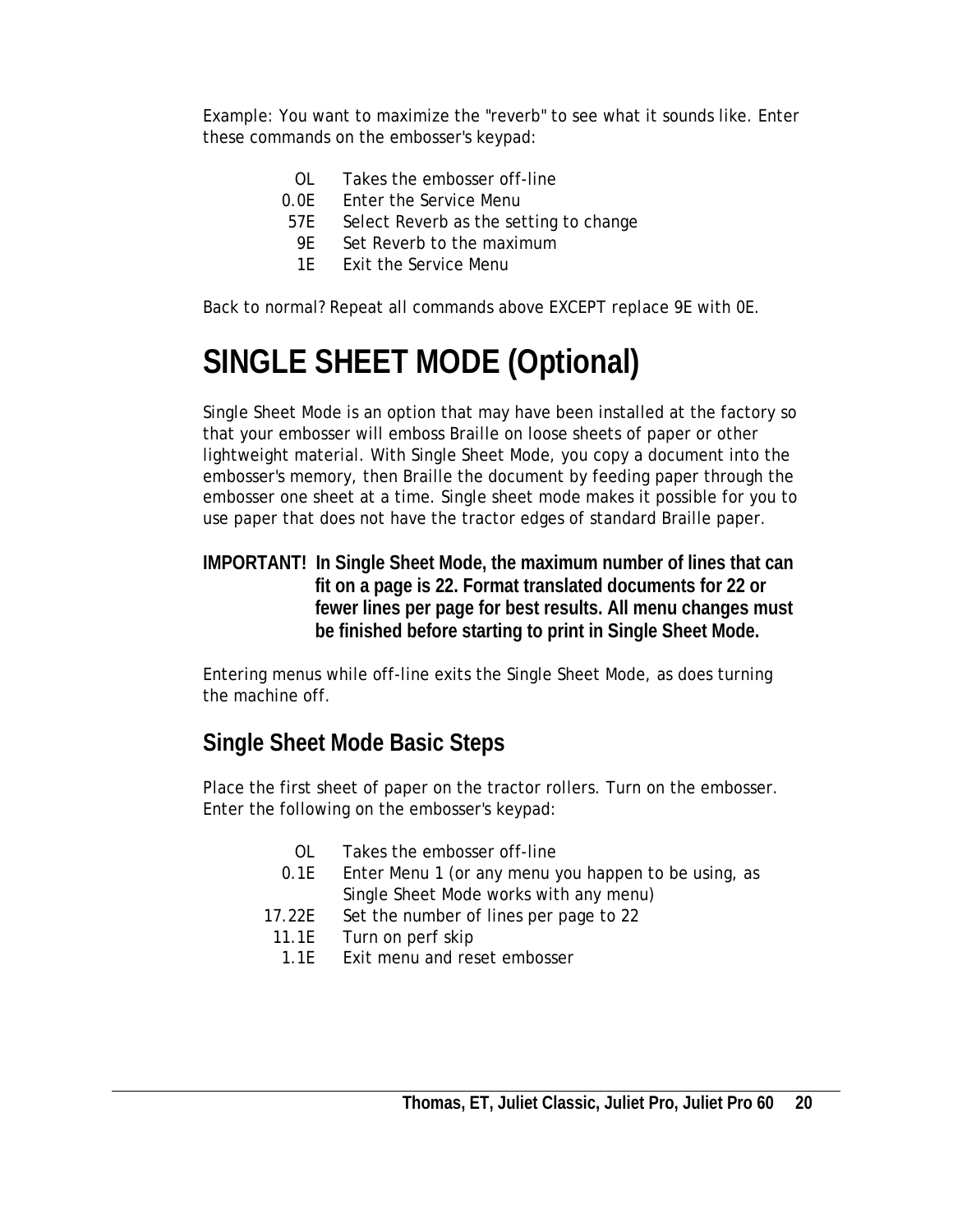<span id="page-20-0"></span>Also on the embosser's keypad, set top-of-form:

- OL Takes the embosser off-line
- 2E Set top-of-form and return on-line

Enter 5.1E on the keypad while staying on-line. 5.1E activates the Single Sheet Mode. Begin embossing by sending your file from your computer. When the printer encounters a form-feed control character or reaches the set number of lines per page, the printer will feed the current sheet out of the rollers. Make sure the first sheet is clear of the rear of the printer, then place the next sheet in the tractor rollers.

Stay on-line. Enter 2E on the keypad to set the top-of-form. (2E works on-line in Single Sheet Mode.) The second page will now emboss. Repeat this sequence until the entire file has been embossed.

Leave Single Sheet Mode by entering 5.0E on the embosser's keypad. 5.0E ends the Single Sheet Mode and turns the paper-out sensor back on. Reset the menu to your usual perf skip and lines per page settings.

**IMPORTANT! Single Sheet Mode automatically disables the paper-out sensor, so the printer could continue to emboss even when no material is between the die bars. Since embossing without paper can eventually damage the embosser, close supervision is important in the Single Sheet Mode.** 

# **PROBLEMS?**

Quality Braille desktop publishing requires harmony between your word processor, translator, computer and embosser. Enabling Technologies has been helping people learn to use Braille embossers and translators for nearly thirty-five years, so we've observed many times that formatting and transmission problems can arise even when the embosser is working perfectly. Also, many of the common-sense preparations that ensure good results with any computer system apply in Braille production as well.

Productivity improves dramatically when people using the system get enough practice to become comfortable with their computers, keep important manuals handy in case of questions, and plan sufficient time for a little trial-and-error with complex projects. If possible, more than one person in the office or agency should know how to perform important computer tasks.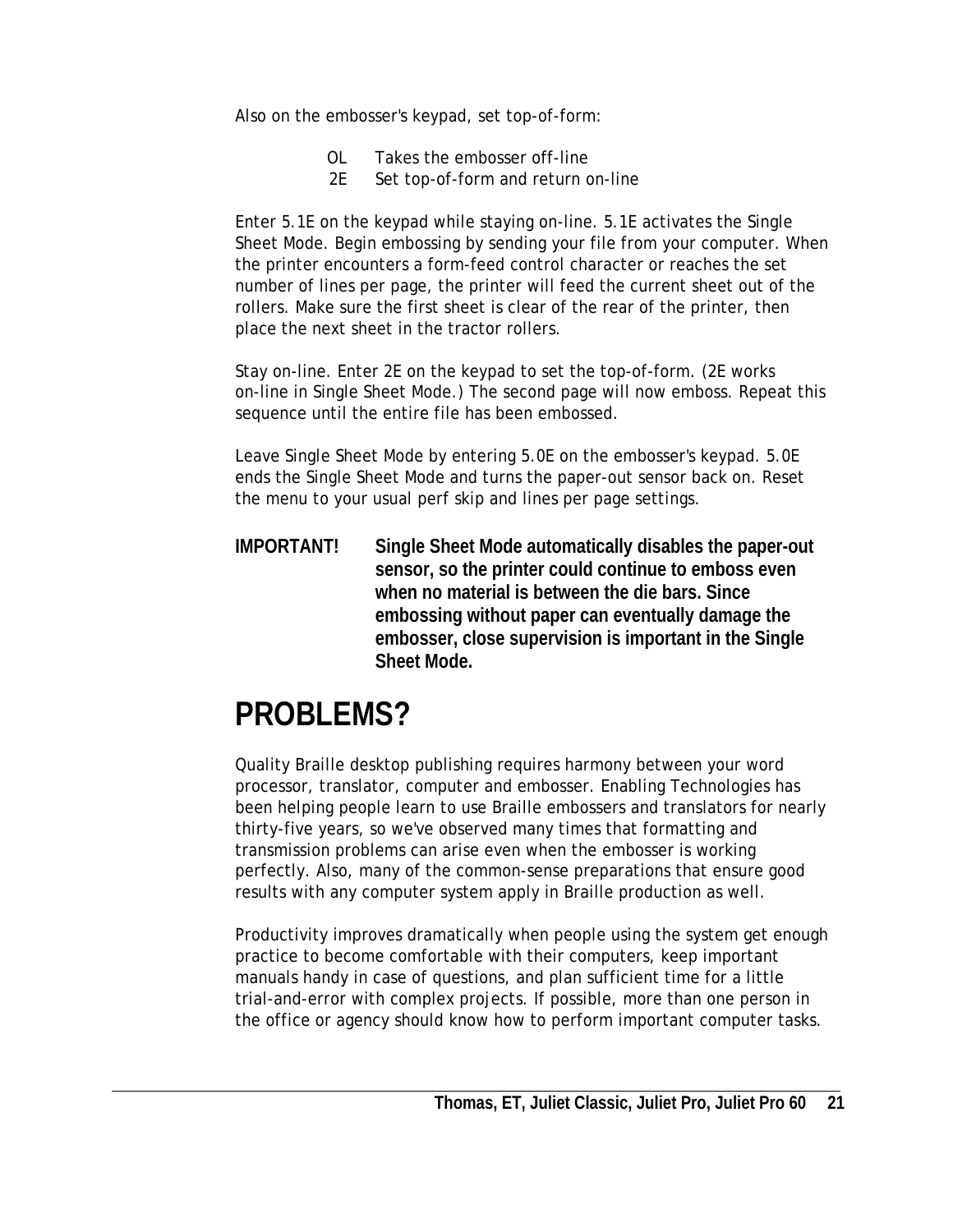<span id="page-21-0"></span>We get some of the same questions repeatedly, so we've included them below. If you have a problem not covered here, call our toll free Customer Support phone number at 1 (800) 777 3687 or 1 (772) 225 3687 for international customers. We will be equally pleased to help you OR to learn from your experience.

## **With the Embosser**

#### **Q. Where's my last page? It's missing!**

A. This problem occurs with interpoint embossers because interpoint embossers process two pages at once. Your last page is probably an odd-numbered page, which means it's still in the buffer of the embosser. (On interpoint pages, odd pages are the "top," even pages are the "bottom," and both of them emboss together at the same time.) Free your last page by pressing the OL key followed by the FF key, and your last page will emboss, with the opposite side blank. Cure this problem in future interpoint documents by adding an extra page break character at the end of Braille text that ends on an odd-numbered page.

#### **Q. Could I have a bad parallel cable? The embosser makes the right tones, the computer sends data--but nothing happens!**

A. First press the OL key, then the FF key to rule out the possibility of a partial page left in the buffer. If nothing embosses, then check the integrity of the cable connection by trying an exact replacement if you have one. If you have a print printer nearby with a parallel cable attached, borrow it temporarily, and attach it between the computer and the embosser. If the cable was at fault, the borrowed cable will fix the problem. If nothing still happens, eliminate the cable from your list of suspects, since it is unlikely that you have two "bad" cables. Make sure your parallel port hasn't been redirected via a DOS mode command buried somewhere in your autoexec file. Also, be sure that you aren't inadvertently connected to a second parallel port.

#### **Q. Could I have the wrong serial cable connected between embosser and computer, or are all serial cables the same?**

A. You could easily have the wrong cable connected, although we try to find out what type of serial connection you require when preparing your order to avoid this very problem. If you have followed our earlier directions for matching serial parameters, and the embosser is not responding to a transmit or print command, make sure the cable involved is the one that came with the embosser. Then check to be sure it is connected to the computer serial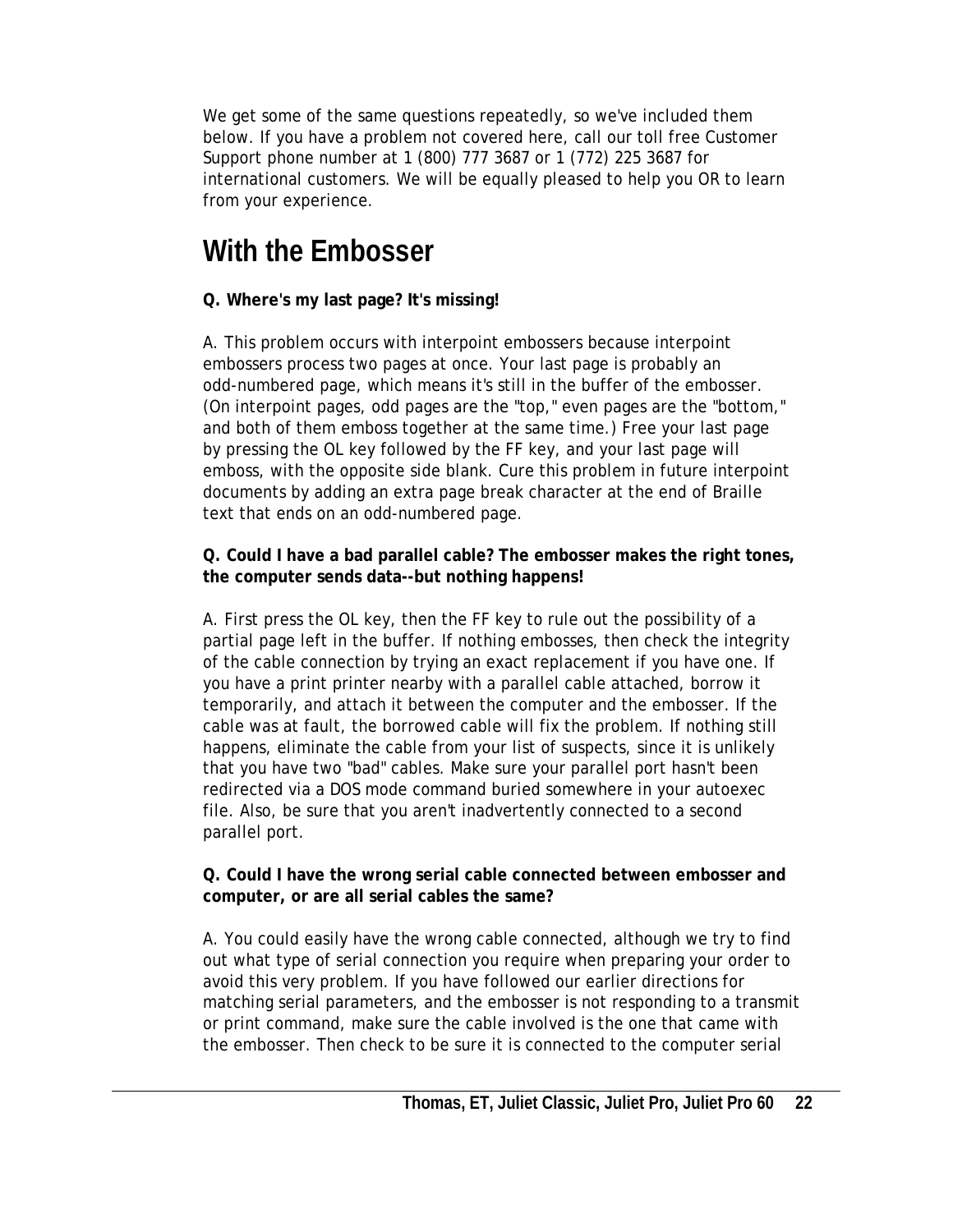port where the data is being routed. Many systems have more than one serial port. Also, take a careful look at the serial port settings on your computer, because if any of these are different than you expect, this could be the source of trouble. But if everything checks out as it should and you are unable to get data with the cable we supplied, call us; one way or another, we will help you puzzle out the problem.

#### **Q. I get characters from the embosser all right, but they are mostly the letter x and they don't seem to have many spaces. Could the Braille translator be messing up my document?**

A. This sounds more like a baud rate error. The embosser and your computer are probably set to different baud rates. Change the one which is easier to adjust. Since the baud rate or speed of data transfer cannot be set or changed in a parallel interface, the most likely cure for "garbage" characters in a parallel printout is to try a different parallel interface cable.

#### **Q. Could it be that this Braille embosser doesn't understand grade 2 Braille? The words have no contractions, and the punctuation doesn't look right.**

A. The embosser prints exactly what the computer sends. In order to produce well formatted grade 2 Braille, your files must pass through a translator program, which creates an entirely new file in Braille. If you have translation software on your computer, there may be some reason why it is being bypassed. If you do not have Braille translation software installed on your computer, call us at ETC for information about prices and features. (We have worked with most of the translators currently on the market.)

#### **Q. What causes the embosser to skip a blank page after each full page?**

A. The lines per page in your document most likely exceeded the lines per page setting on the embosser. The embosser automatically sends out a formfeed if the lines per page exceeds the value set with 17.NNE in all menus. You may also want to turn off a feature called "perf skip," which keeps the pages neatly divided if your software doesn't add page breaks, in your embosser's current menu. Assuming that menu 1 has control of your embosser, the following sequence turns perf skip off:

- OL Takes the embosser off-line
- 0.1E Enter Menu 1
- 11.0E Turn perf skip off
	- 1.1E Make this change current now and reset embosser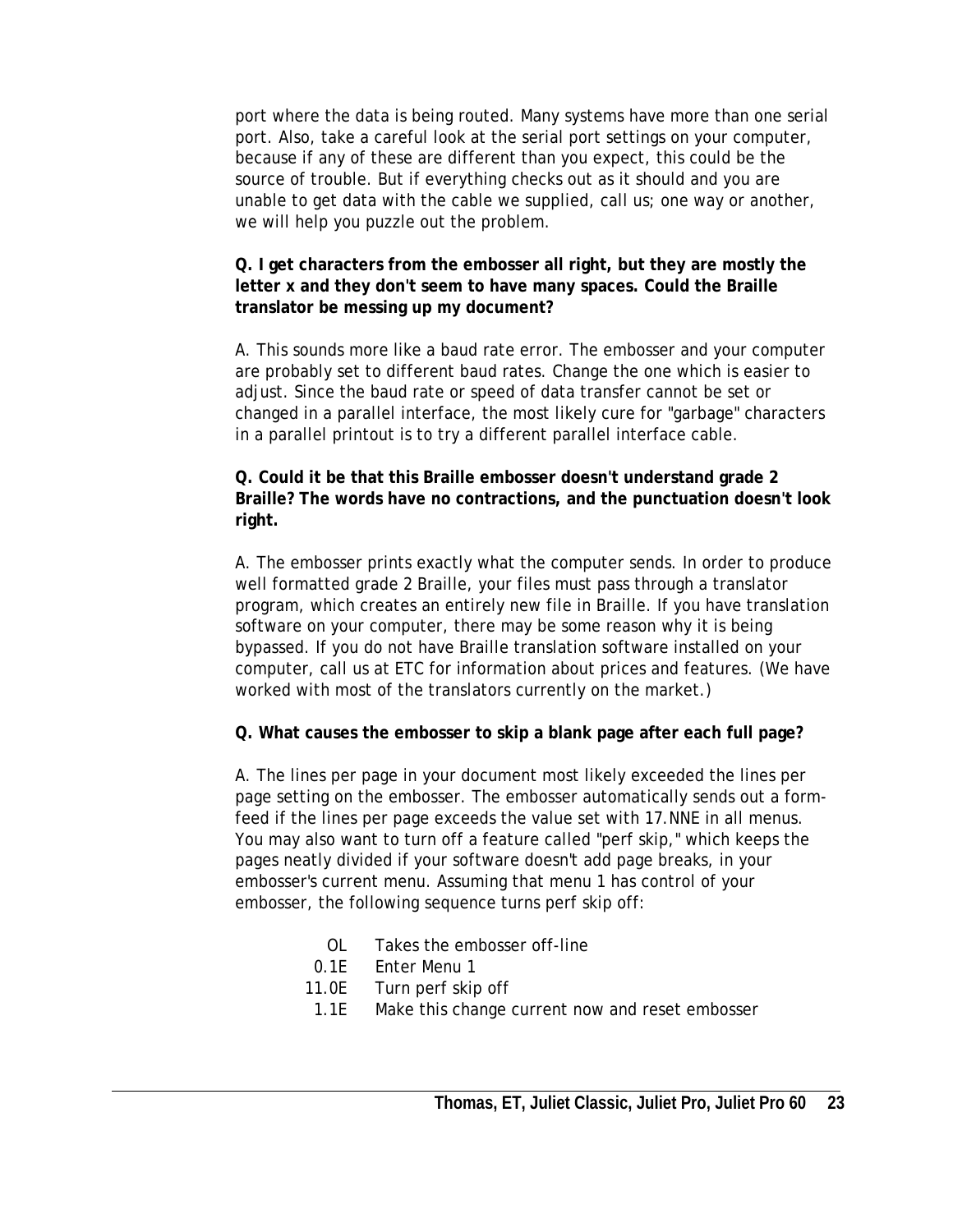**Q. Top-of-form won't stay set; it drifts on longer documents.** 

A. In the embosser's menu, turn on perf skip and set lines per page to 17.27E BUT on your computer, translate your document to only 25 lines per Braille page. The embosser sequence is:

- OL Takes the embosser off-line
- 0.1E Enter Menu 1 (as an example)
- 11.1E Turn perf skip on
- 17.27E Put 27 lines of Braille on a page
	- 1.1E Make these settings current

Remember to change your translator settings to 25 lines per page and try the document again.

#### **Q. I get the first line of a document but the rest is blank. How could that happen?**

A. Usually your Braille translator regulates the length of your lines and pages. But some programs and some devices, such as Notetakers, allow you to set line and page length to zero, because the embosser can also take care of these format considerations by itself. If you receive one line of a document followed by a lot of blank space, the problem may be that there are no line or page endings in your document. To have the embosser do the formatting, you need to turn on the right features in the menus. From the embosser's keypad, enter the current menu and:

- 11.1E Turn on perf skip
- 10.1E Turn on word wrap
- 22.1E Turn on hot zone
	- 1.1E Reset embosser and use these settings

These parameters are already factory-set in menu 4. However, this menu is set up for serial transfers where the host device provides absolutely no formatting, and this may or may not correspond exactly to your situation. Try menu 4 first without changes and if necessary, experiment a little (you can always reset the embosser) until you have the format you want.

The problem could also be the absence of line-feeds in your file. Some devices and programs provide the option of ending each line with a carriage return but no line-feed. The embosser needs a line-feed paired with each carriage return. If line-feed characters are in your document but the embosser is not acting on them, check the manual of your translator if you are using one, or your Notetaker if this is your host device. There should be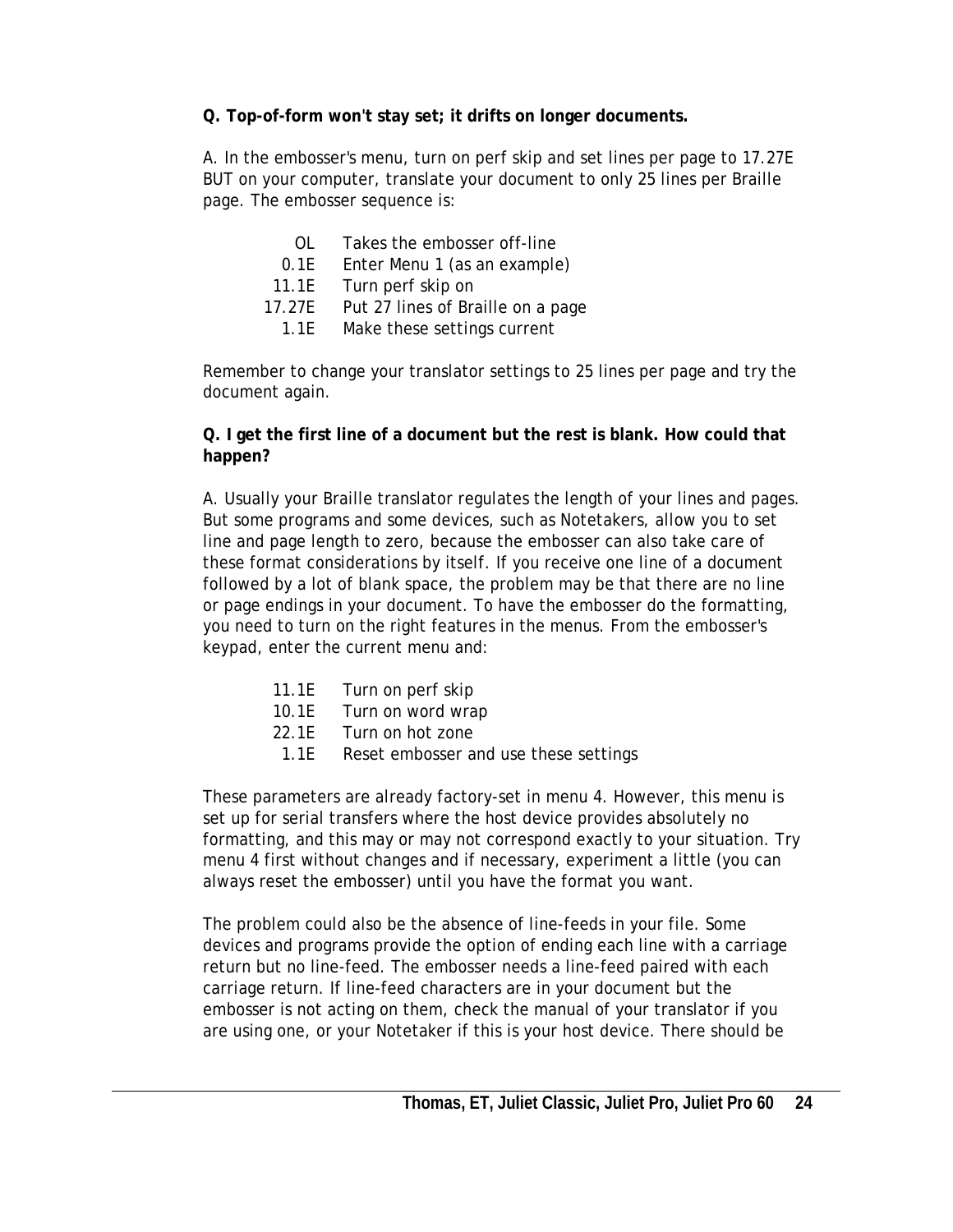an option which allows you to specify whether line-feeds should be transmitted after each carriage return.

**Q. Is there a way I can turn the Braille down? Sometimes, it tears through the paper when we use the thin paper designed for the standard printer in the office.**

A. Due to the wide variations in paper styles, switching from heavy to light paper or just changing from one variety of paper to another, may involve several changes to the embosser's settings. Therefore, we recommend that you contact our Customer Support Group for specific suggestions related to your particular application.

All of the examples apply equally to programs such as Edgar, MicroBraille and PokaDots, which are designed to receive grade 2 Braille entered by a skilled transcriber, and transmit the finished product to a disk file or an embosser.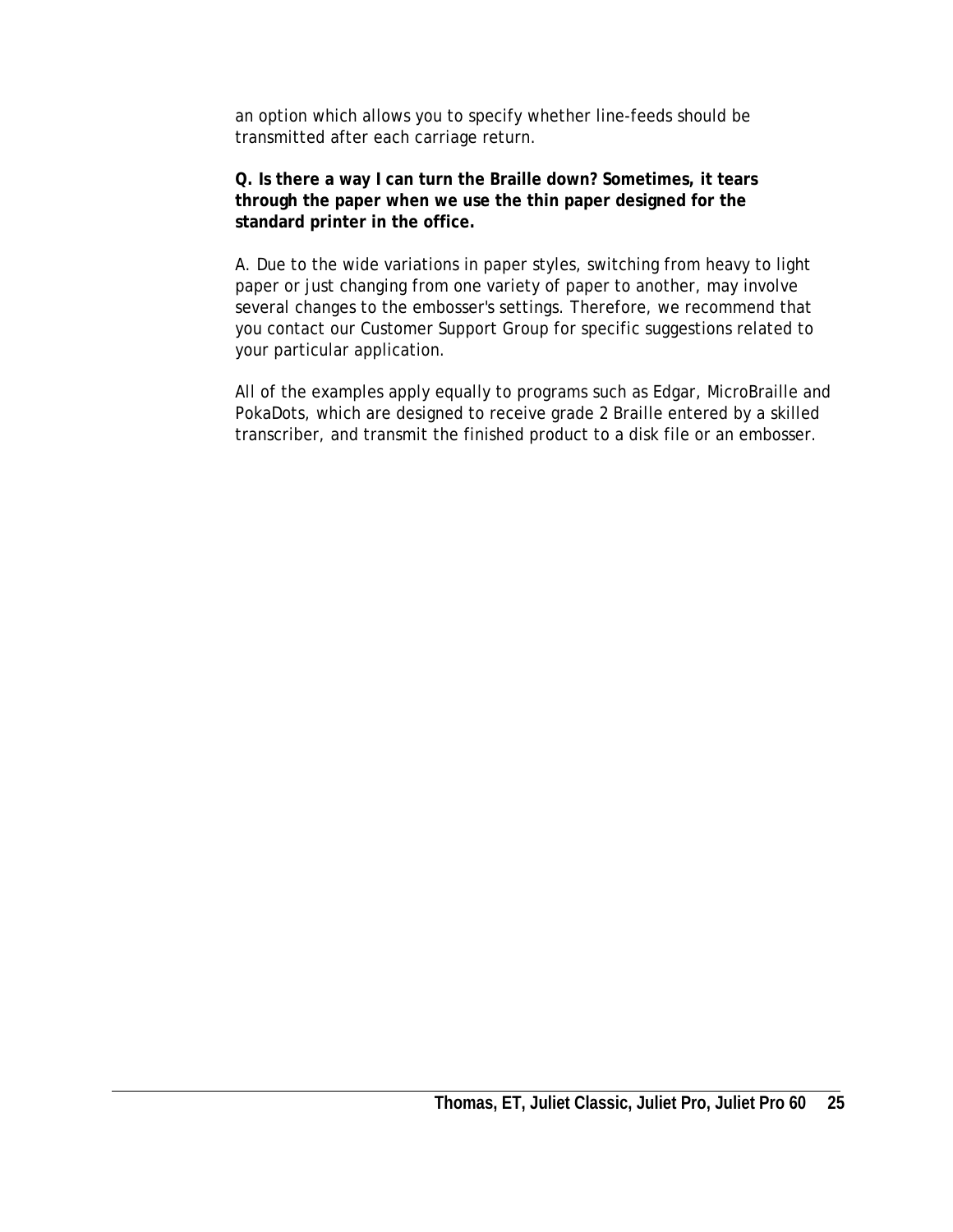# <span id="page-25-0"></span>**TECHNICAL SPECIFICATIONS**

### **Printing**

Printing method: Impact. Paper feed: Sprocket. Character matrix: 6 dot or 8 dot. Character set: USA default (8 total). Printing direction: Bidirectional. Paper width: Adjustable (1.5 to 15 inches). Page length: Selectable (3.0 to 14 inches). Paper weight: 20 lb. to 100 lb. Text buffer: 18,000 characters.

Default spacing (Library of Congress): Dot spacing: Alpha 0.090 inch, Graphics 0.080 inch. Dot Height: 0.020 inch. Character spacing: 0.240 inch. Line spacing: 6 dot 0.400 inch, 8 dot 0.490 inch. Other spacing formats selectable: Regular (Library of Congress), California sign, Jumbo, Regular with relaxed line spacing, Petite (Japanese), and Petite with relaxed line spacing for interline printing.

**Thomas**: Printing speed: Single-sided 40 characters per second, 40 characters per line. Line width in Library of Congress spacing: Alpha 40 characters (maximum). Graphic 60 characters (120 Dots maximum)

**ET or Juliet PRO 60:** Printing speed: Interpoint 60 characters per second at 40 characters per line. Single-sided 35 characters per second at 40 characters per line. Line width in Library of Congress spacing: Alpha 40 characters (maximum). Graphic 60 characters (120 dots maximum).

**Juliet Classic or Juliet Pro:** Printing speed: Interpoint 55 characters per second at 56 characters per line, 42 characters per second at 42 characters per line. Single-sided 40 characters per second at 56 characters per line, 30 characters per second at 42 characters per line. Line width in Library of Congress spacing: Alpha 56 characters (maximum). Graphic 80 characters (160 Dots maximum).

Actual printing speeds may vary based on paper grade setting, page layout and data format.

### **Physical Description**

Width: 24.63 inches (62.6 cm). Depth: 11.5 inches (29.2 cm). Height: 8.63 inches (21.9 cm). Weight: 51 pounds (23.6 kg). Case Style: Desktop. Sound Level: 68 dba average. Sound level may vary with ambient conditions.

## **Environmental**

Temperature: Operating or Storage 35 F to 100 F (2 C to 37.8 C). Humidity: Operating or Storage 10% to 95% (noncondensing).

### **Electrical**

Line voltage: USA 105 to 125 VAC. EURO 210 to 250 VAC. Amperage: USA 2.0 Amp Average. EURO 1.0 Amp Average. Fuse size: 250V, 1.6A T(slow-blow). Watts: Approximately 120.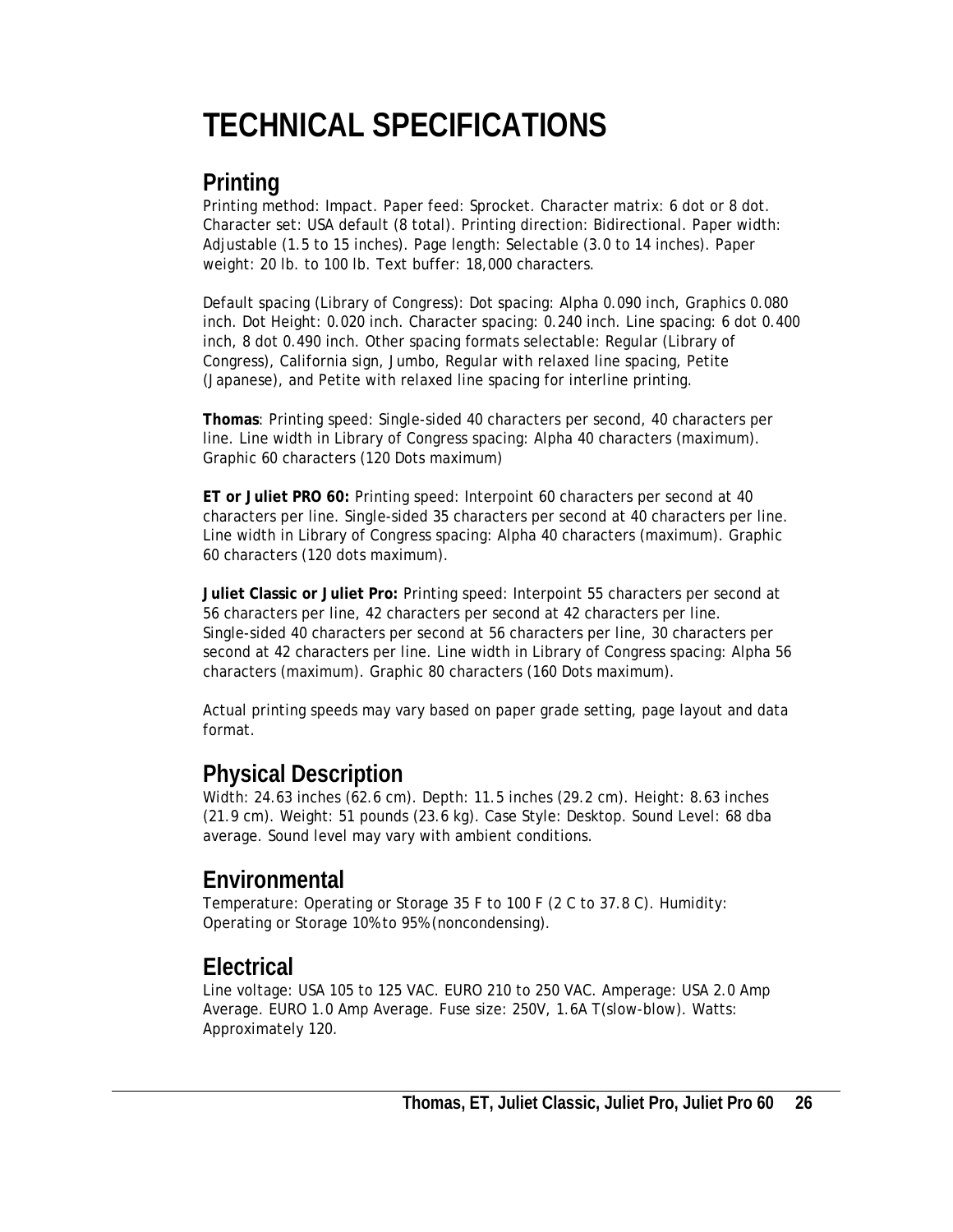### <span id="page-26-0"></span>**Interface**

Port 1: Centronics compatible parallel. Port 2: Serial EIA-232D (DTE). Port 3 (Optional on some units): Serial, ET Speaks.

### **Service**

User maintenance: None required. MTBF (excluding print head): 50,000,000 characters. Print head life: 100,000,000 characters.

### **Accessories**

Standard: Line cord, 3 wire (USA). Parallel interface cable. Optional: Single Sheet Option and on some units, ET Speaks. Special interface cables. Special line cords.

# **Special Features**

- 1. Fully configurable print format
- 2. Fully configurable communications
- 3. Sixteen independently selectable configuration menus plus a special service menu
- 4. Configuration stored in nonvolatile RAM
- 5. Graphics capability
- 6. Computer Braille or grade 1 translation built in
- 7. Six or eight dot Braille codes
- 8. Eight Braille character sets
- 9. User definable Braille codes
- 10. 18,000 character text buffer (about 18 pages)
- 11. Multi-Copy makes up to 99 copies in a single command sequence
- 12. Paper-out detector
- 13. Special view feature allows reading the current line
- 14. Word wrap and hot zone formatting
- 15. Two screen dump modes
- 16. Vertical printing capability
- 17. No user maintenance required
- 18. All modular construction
- 19. Dynamic Braille Scaling allows size adjustment in Braille cell size and spacing from Regular Library of Congress (default) to California Sign, Jumbo, Regular with Relaxed Line Spacing, Petite (Japanese) and Petite Relaxed (Japanese Interline) Braille sizes
- 20. EPA ENERGY STAR® compliant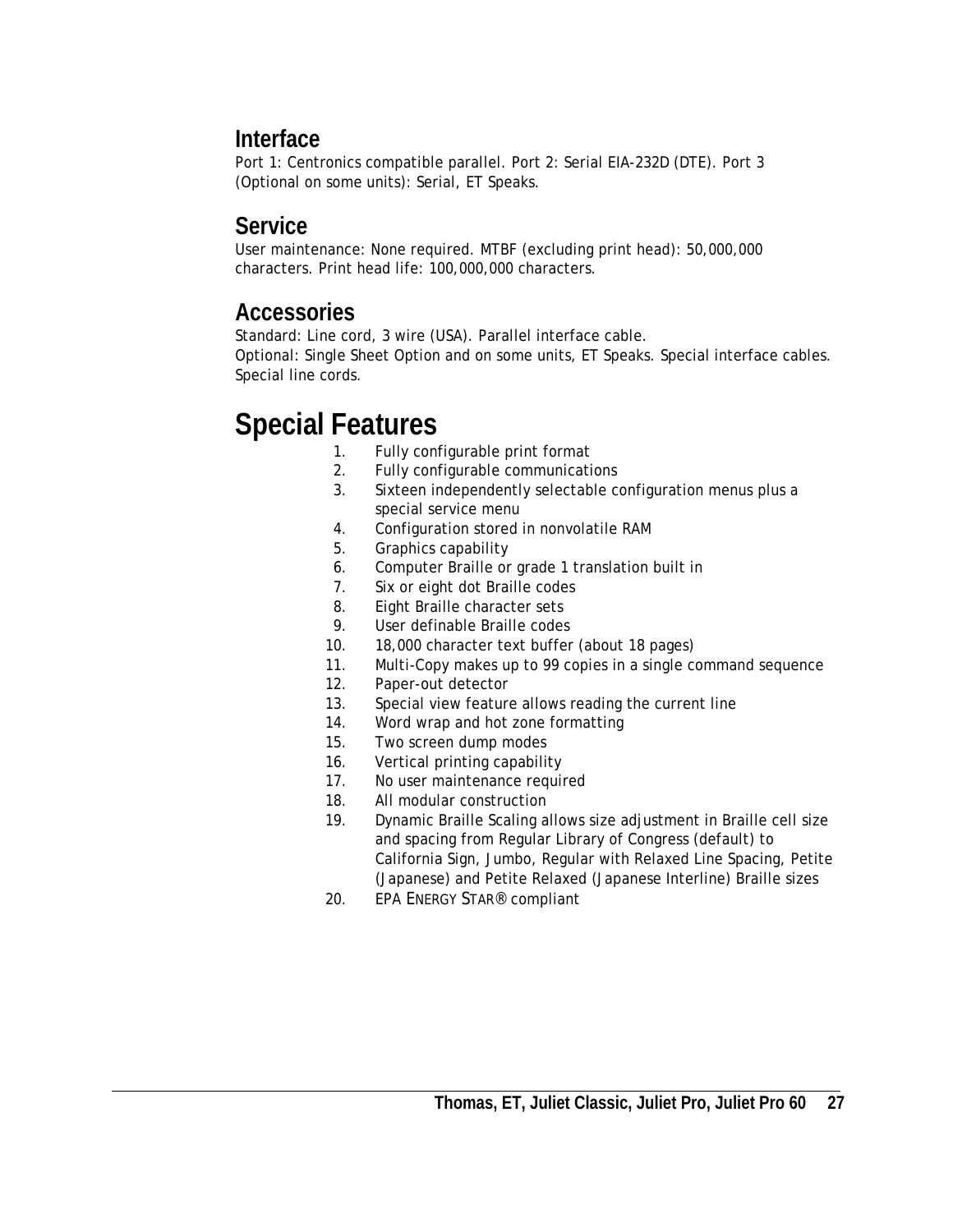# <span id="page-27-0"></span>**FCC Compliance**

WARNING: Changes or modifications to this unit not expressly approved by Enabling Technologies Company could void the user's authority to operate the equipment.

This equipment has been tested and found to comply with the limits for a Class B digital device, pursuant to Part 15 of the FCC Rules. These limits are designed to provide reasonable protection against harmful interference in a residential installation. This equipment generates, uses and can radiate radio frequency energy and, if not installed and used in accordance with the instructions, may cause harmful interference to radio communications.

However, there is no guarantee that interference will not occur in a particular installation. If this equipment does cause harmful interference to radio or television reception, which can be determined by turning the equipment off and on, the user is encouraged to try to correct the interference by one or more of the following measures:

- 1. Reorient or relocate the receiving antenna.
- 2. Increase the separation between the equipment and receiver.
- 3. Connect the equipment into an outlet on a circuit different from that to which the receiver is connected.
- 4. Consult the dealer or an experienced radio/TV technician for help.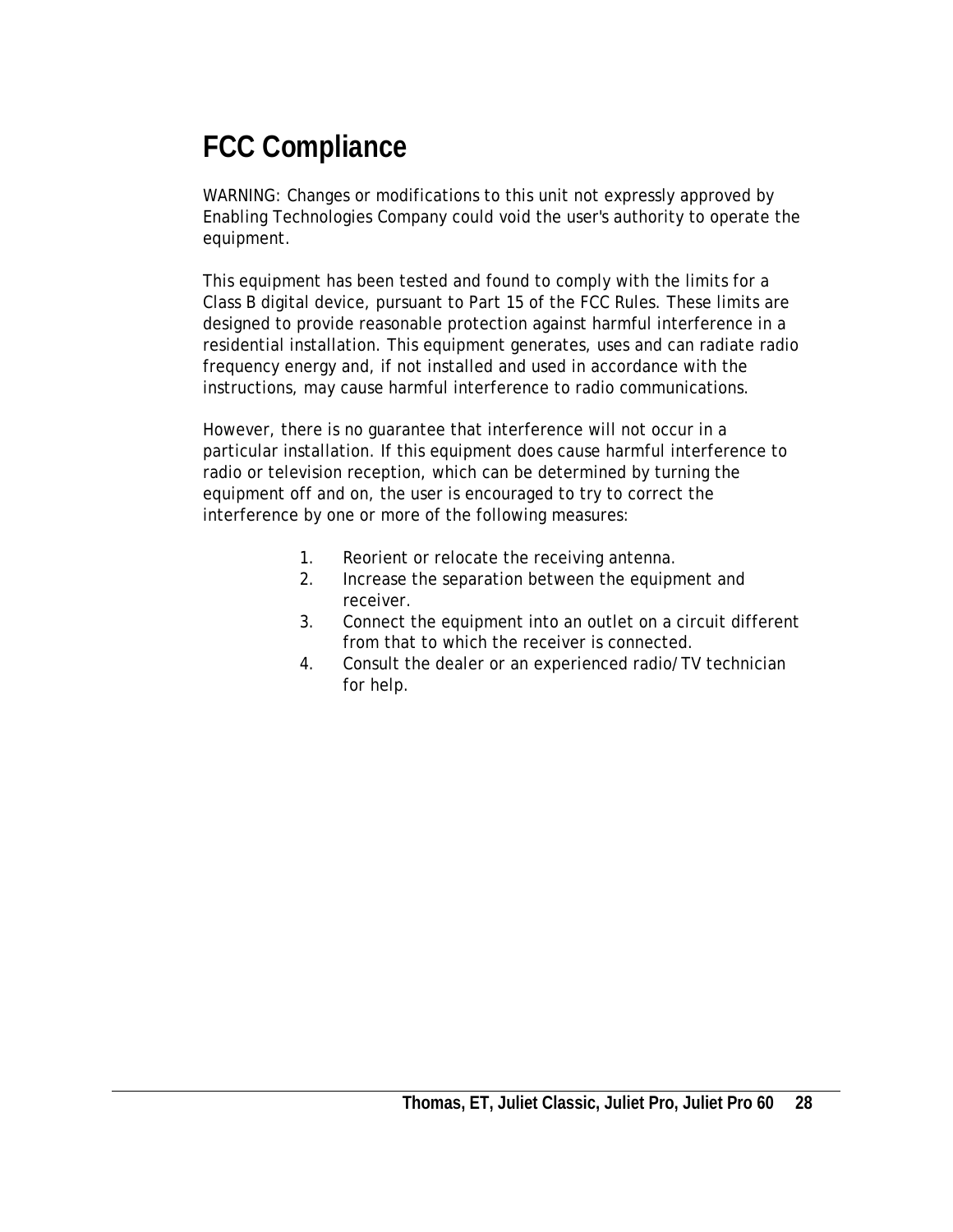# <span id="page-28-0"></span>**QUICK REFERENCE GUIDE**

# **Keys**

- OL On-Line/Off-Line (toggle)
- LF Line-Feed
- FF Form-Feed
- V View (toggle)
- 0-9 Numeric entry
- Decimal Numeric entry
	- E Enter

## **Tones**

Various sounds indicate the status of the embosser. Try out the tones (it won't hurt anything) by typing the sequences below on the embosser's keypad while off-line.

- 1.0E (Thomas & Juliet) Romeo & Juliet tune--Power on self test OK
- 1.0E (ET) Eight-note tune--Power on self test OK
- 1.1E Chopin Funeral Dirge--Power on self test failed
- 1.2E 2 short beeps--OK
- 1.3E Buzz--Invalid sequence
- 1.4E 4 long beeps--Overrun error (serial data)
- 1.5E Low to high--On-line
- 1.6E High to low--Off-line
- 1.7E 1 short beep--Console bell
- 1.8E Series of low to high--Paper out
- 1.9E Series of low beeps--Exit tone
- 1.10E Beethoven's 5th--Multi-Copy buffer full

## **Top-of-Form Reset**

Do this after you change menu settings or add paper.

- OL Takes the embosser off-line
- 2E Set top-of-form. Embosser resets automatically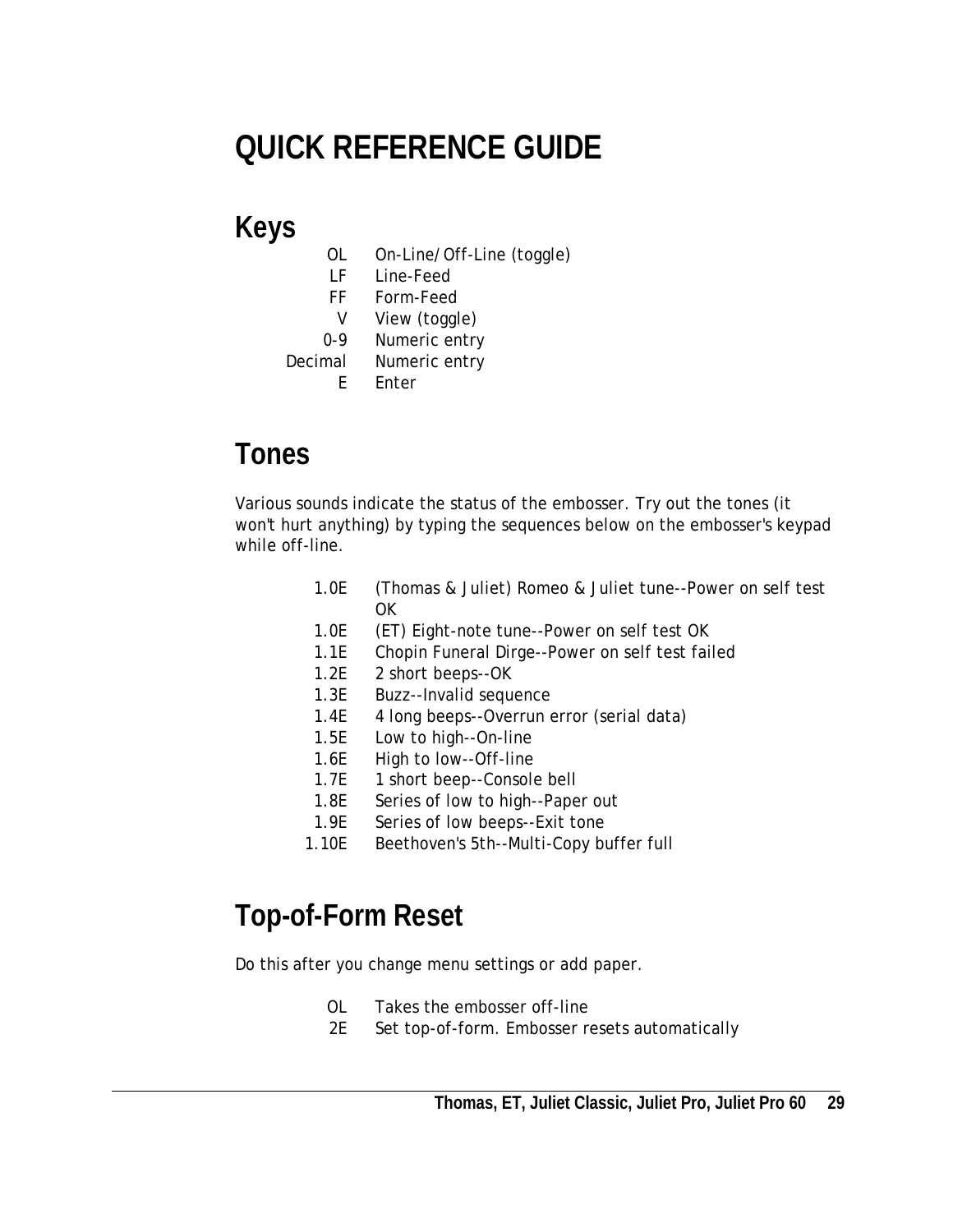## <span id="page-29-0"></span>**Menus**

### **Enter a Menu**

- OL Takes the embosser off-line
- 0.NE Go to menu N (1 through 16)

## **Menu Settings & What They Do**

- 1.0E Make this menu the power-on default
- 1.1E Exit and make this menu current
- 2.0E Selects serial port
- 2.1E Selects parallel port
- 3.NE Sets baud rate to N. Available baud rates from 45.5 to 38,400. Example: Change to 9600 by keying 3.9600E
- 4.NE Sets the number of data bits to N. Available data bits: 5, 6, 7 and 8
- 5.NE Sets the number of stop bits to N. Available stop bits: 1, 1.5 and 2
- 6.NE Selects parity  $(0 = none, 1 = odd, 2 = even)$
- 7.NE Sets communication code  $(0 = ASCII, 1 = Bandot)$
- 8.NE Sets handshaking (0=Xon/Xoff, 1=DTR & CTS, 2=DTR & DSR, 3=RTS & CTS, 4=RTS & DSR)
- 9.NE Braille mode  $(0 = 6$  dot,  $1 = 8$  dot)
- 10.NE Word wrap  $(0 = \text{off}, 1 = \text{on})$
- 11.NE Perf skip  $(0 = \text{off}, 1 = \text{on})$
- 12.NE Paper-out detector  $(0 = \text{off}, 1 = \text{on})$
- 13.NE Auto LF mode (0=none, 1=xmit, 2=rcv, 3=xmit & rcv)
- 14.NNE Set right margin to N
- 15.NNE Set left margin to N
- 16.NE Emboss control characters  $(0 = \text{off}, 1 = \text{on})$
- 17. NNE Set lines per page to N
- 18.NNE Set page length to N (1.0 inch increments)
- 19.NE Set multi strike count to N. Also, multi strike count can be increased while on-line as well. Stay on-line and enter 9.NE. "N" ranges from 1 (light) to 3 (heavy) strikes. Warning: Multiple strikes dramatically slow (and may eventually damage) embosser when used with light material
- 20.NE Enter character N into control character table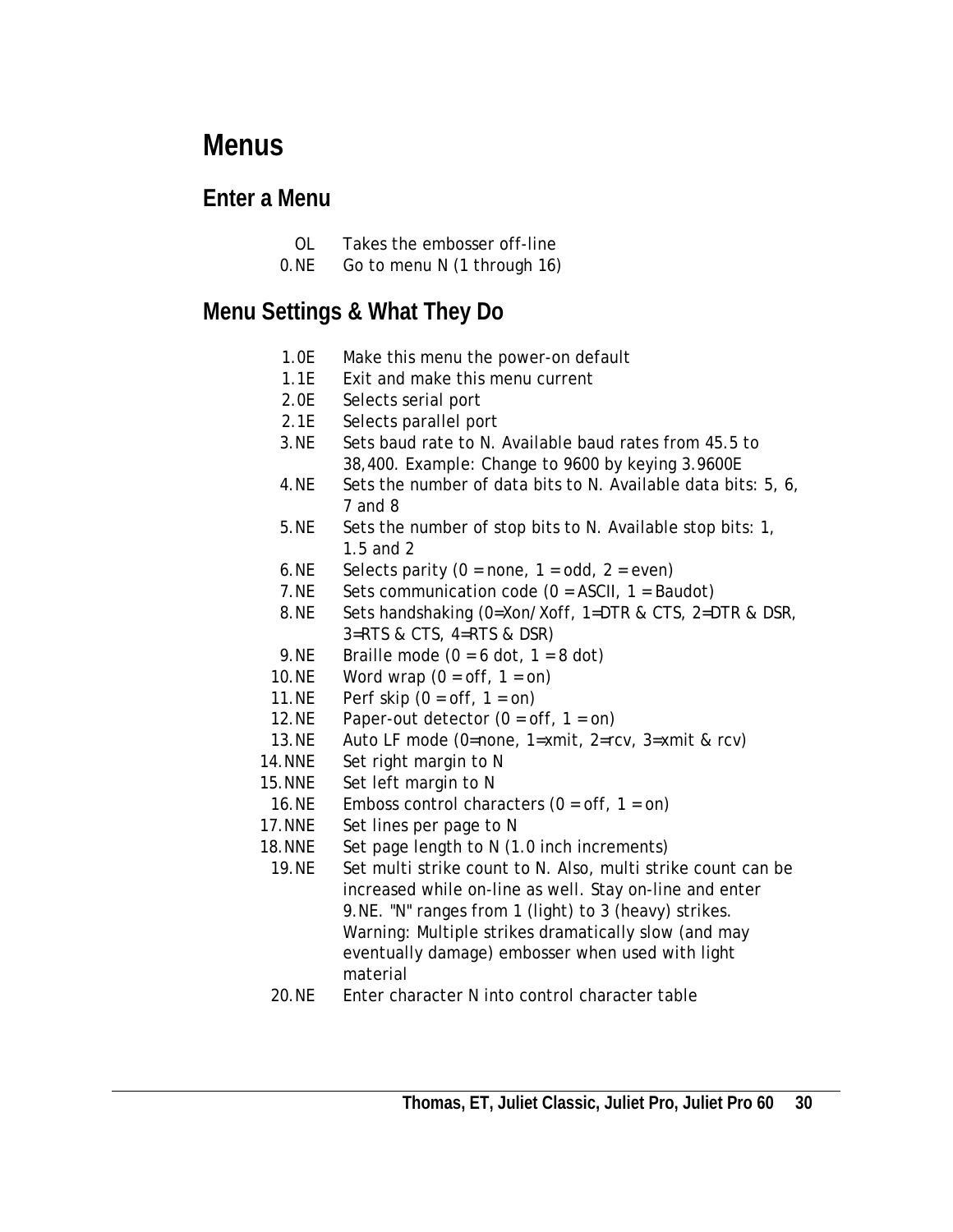- 21.NE Remove character N from control character table
- 22.NE Hot zone  $(0 = \text{off}, 1 = \text{on})$
- 23.NE Recognize escape sequences  $(0 = off, 1 = on)$  23.1 required for graphics
- 24.NE Set bell position to N
- 25.NE ET Speaks Option ( $0 = \text{off}$ ,  $1 = \text{on}$ ,  $2 = \text{on}$  plus escape sequences vocalized,  $3 = on$ , but without the copy countdown in Multi-Copy). Default is ON
- 26.NE Local echo  $(0 = \text{off}, 1 = \text{on})$
- 27.NE Braille format  $(0 =$  computer,  $1 =$  grade 1)
- 28.NE Eighty column mode (0=off, 1=80 column, 2=160 column)
- 29.NNE Alpha character set (0=none, 1=IBM 437, 2=IBM 850, 3=Spain, 4=France, 5=Italy, 6=Portugal). (0=USA, 1=Spain, 2=Germany, 3=Swiss, 4=Denmark, 5=Austria, 6=France, 7=Italy)
- 30.NNE Top-of-form offset to NN (1/10 inch increments)
- 31.NE Eight bit character handling (0=print 8 bit chrs, 1=ignore eighth bit, 2=print space, 3=discard)
- 32.NNE Autoprint constant (1 second increments)
- 33.NE (Thomas only) Reserved
- 33.NE (ET & Juliet only) Interpoint on and off (0=interpoint on, 1=single-sided {bank 1 only}, 2=single-sided {bank 2 only})
- 34.NNE Paper grade setting (0=fastest, 12=slowest)
- 35.NE Dynamic Braille Scaling: 0=Regular (Library of Congress), 1=California sign, 2=Jumbo size, 3=Regular size, relaxed line spacing, 4=Petite (Japanese), 5=Petite with relaxed line spacing for interline printing
- 36.NE ET Speaks' (optional) voices (0=default, or 1, 2, 3, 4, or 5)

### **Other Menu Functions**

- V.NE Reads, with ET Speaks, parameter N in this menu
- V.E View function while in menu
- N.VE Prints all parameters in menu N
- 0.VE Prints all parameters in current configuration

#### **Exit A Menu**

- E Exits but remains off-line
- 1.1E Exits and makes this menu current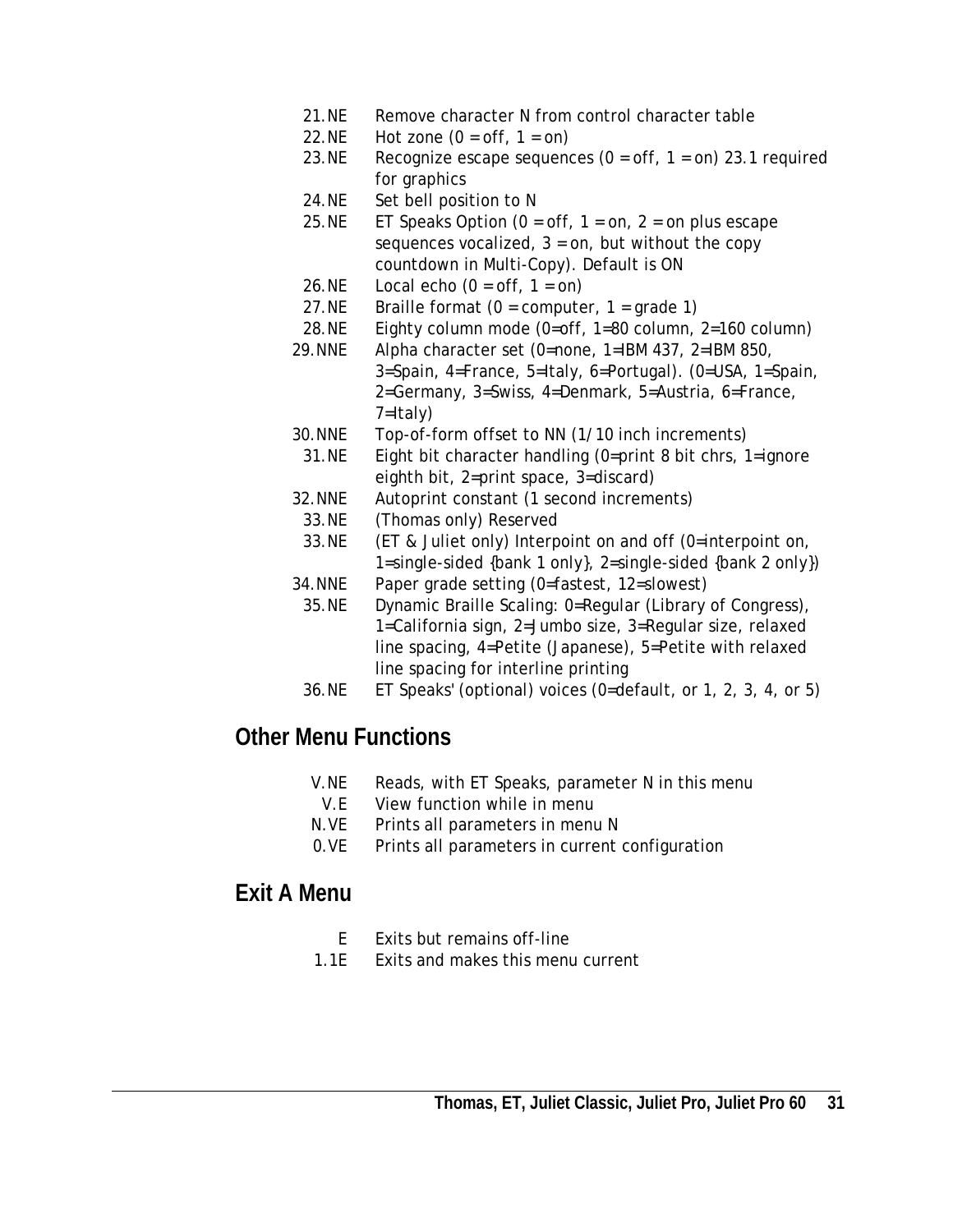### <span id="page-31-0"></span>**Restore Menus to Factory Defaults**

- OL Takes the embosser off-line
- 0.0E Go to the Service Menu
- 95E Restore the factory default settings
	- 1E Reset the embosser

## **Multi-Copy**

#### **Reminder: Stay on-line while using Multi-Copy.**

- 3.0E Start Multi-Copy
- 3.1E Document is fully copied and ready to print
- 4.NNE Print "NN" (2 to 99) copies of the document
- 3.2E Stop printing at end of current copy
- 3.3E Cancel Multi-Copy
- 3.4E Suspend Multi-Copy at top of next sheet
- 3.5E Resume Multi-Copy following 3.4E

## **ET Speaks (Optional)**

Two keys control ET Speaks when the embosser is ON-LINE.

 The LF key makes ET Speaks repeat its last phrase The FF key makes ET Speaks "shut up" in mid-phrase

ET Speaks tells you the current setting of menu parameters if you enter V.NE while in the menu.

# **Single Sheet Mode (Optional)**

**Reminder: Translate document to 22 lines per page.** 

Place the first sheet of paper on the tractor rollers. Turn on the embosser. Change the following settings in whatever menu you are using:

17.22E Set the number of lines per page to 22

- 11.1E Turn on perf skip
- 1.1E Exit menu and reset embosser

Also on the embosser's keypad, set top-of-form:

- OL Takes the embosser off-line
- 2E Set top-of-form and return on-line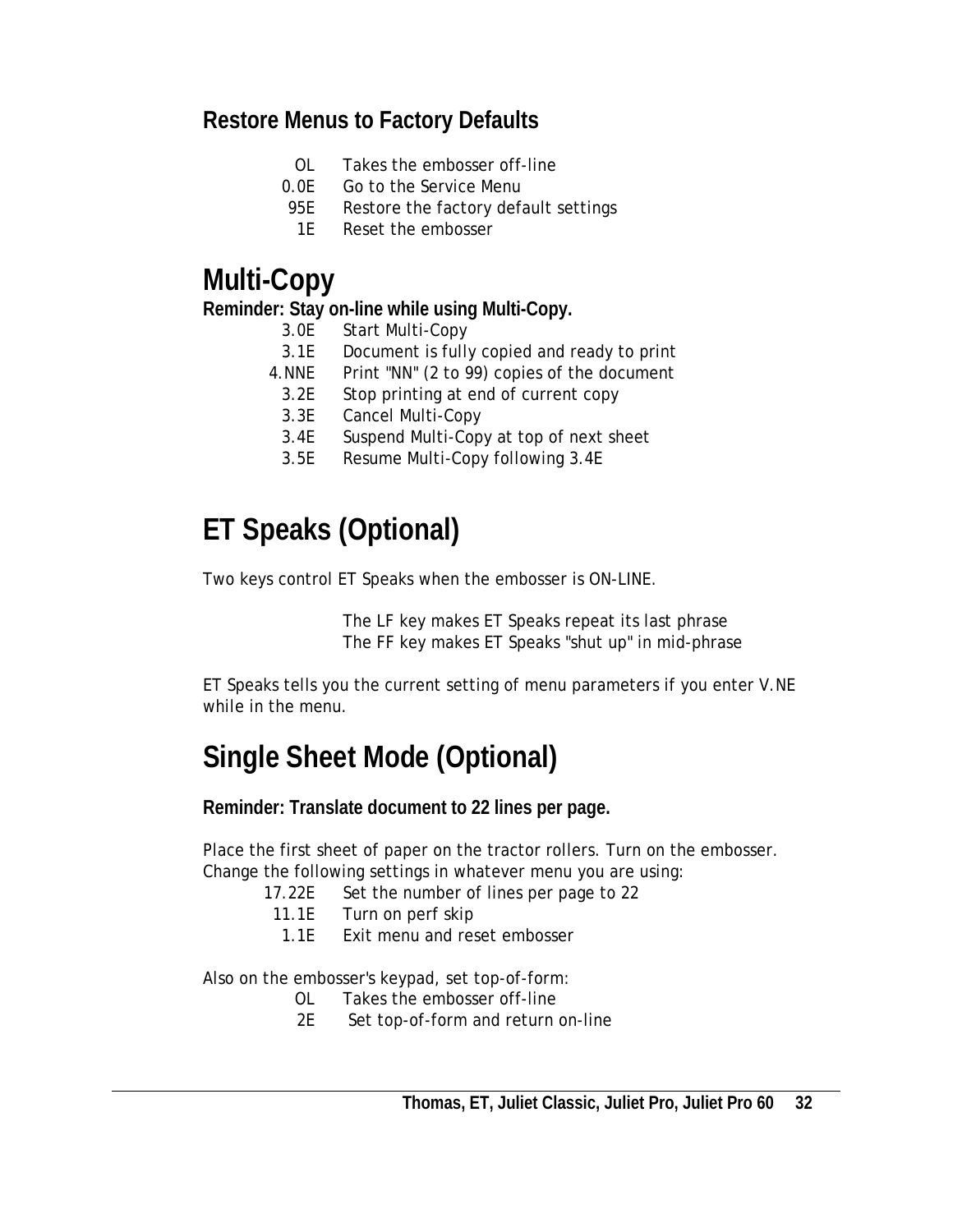<span id="page-32-0"></span>Enter 5.1E on the keypad while staying on-line. Send your file from your computer. After the first completed sheet ejects, stay on-line. Insert the next sheet. Enter 2E on the keypad to set the top-of-form. (2E works on-line in Single Sheet Mode.) Repeat until the entire file has been embossed. Leave Single Sheet Mode by entering 5.0E on the embosser's keypad.

## **Service Menu**

This menu contains special functions often used in the testing, aligning, and troubleshooting of the embosser by service personnel, but some are also useful in daily operation.

You enter the service menu by going off-line with the OL key, then typing 0.0E. Some of the functions exit automatically when they are completed, and these are labeled "Auto" in the right most column. The others will remain active until you press any key to stop them. Leave the Service Menu by pressing the E key until you hear a series of beeps, which brings you back to the off-line level.

#### **SEQUENCE FUNCTION EXIT**

- 1E System reset AUTO
- 2E Print test pattern (E 5 pattern) ANY KEY
- 3E Print 6 dot pattern (equal signs) ANY KEY
- 4E Carriage motor on high power ANY KEY
- 5E Line-feed motor on high power ANY KEY
- 6E Top-of-form sensor test (tone) ANY KEY
- 7E Paper-out sensor test (tone) ANY KEY
- 8E Home sensor alignment (0=1 step left, .=1 step right) ANY OTHER KEY
- 9E Print test documentation ANY KEY
- 10E Print keypad and all settings ANY KEY
- 11E Print graphics mode test ANY KEY
- 15E Speak (with ET Speaks) firmware version or press 1 to print out firmware revision number in grade 2 AUTO
- 20E Low Power/ENERGY STAR® Mode Inactive AUTO
- 21E Low Power/ENERGY STAR® Mode Active AUTO
- 22E Low Power/ENERGY STAR® Mode Test ANY KEY
- 40E Home sensor offset (0=negative, .=positive step) E KEY
- 90E Activate delay before emboss routine (0E-12E) AUTO
- 91E Activate delay before emboss in Jumbo (0E-30E) AUTO
- 95E Load defaults into NOV-RAM AUTO
- 96E Zero the NOV-RAM checksum AUTO
- 98E Calculate new checksum AUTO
- 99E Verify the NOV-RAM checksum (Dirge if fail) AUTO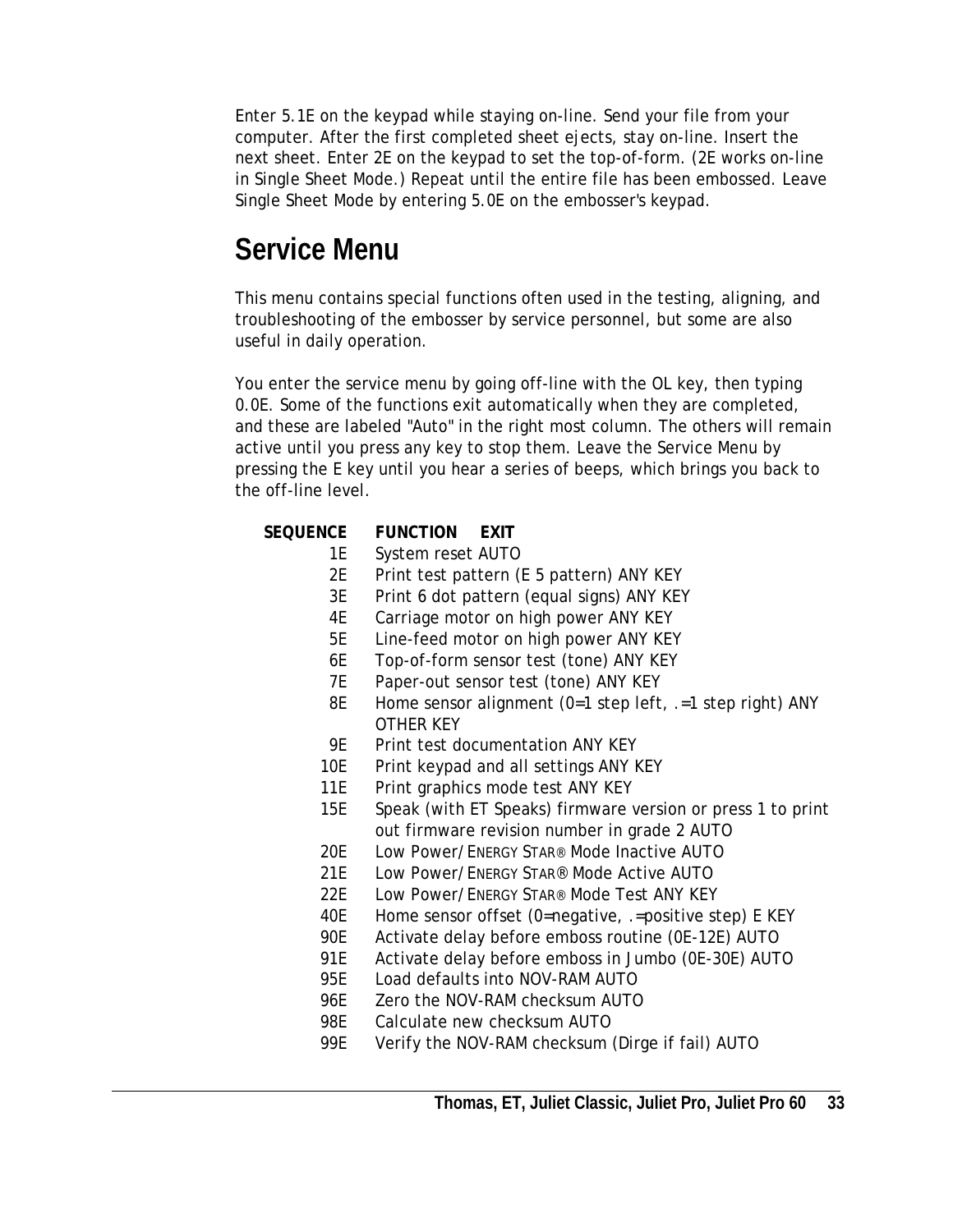#### **Parameters 50 through 62 refer to the ET Speaks option:**

- 50E Set ET Speaks' volume (0E lowest to 9E highest)
- 51E Set ET Speaks' speed (0E slowest to 9E fastest)
- 52E Set ET Speaks' tone (0E bass, 1E mid-range, 2E treble)
- 53E Set ET Speaks' frequency (0E lowest to 9E highest)
- 54E Set ET Speaks' pitch (0E lowest to 9E highest)
- 55E Set ET Speaks' intonation, which is how much expression should be implied by punctuation (0E least to 9E most)
- 56E Set ET Speaks' articulation, which is the amount of distinctive separation between words (0E least to 9E most)
- 57E Set ET Speaks' reverb (0E none to 9E most)
- 58E Set ET Speaks' pause between words (0E shortest to 9E longest)
- 59E ET Speaks reads the settings above (stop with the E key)
- 60E ET Speaks reads all sixteen menus (stop with the E key)
- 61E Press 1 to choose DTMF ("touch-tone" type tones) or any other key for standard 400 Hz "beep"
- 62E Set DTMF tone volume (0=lowest to 9=highest)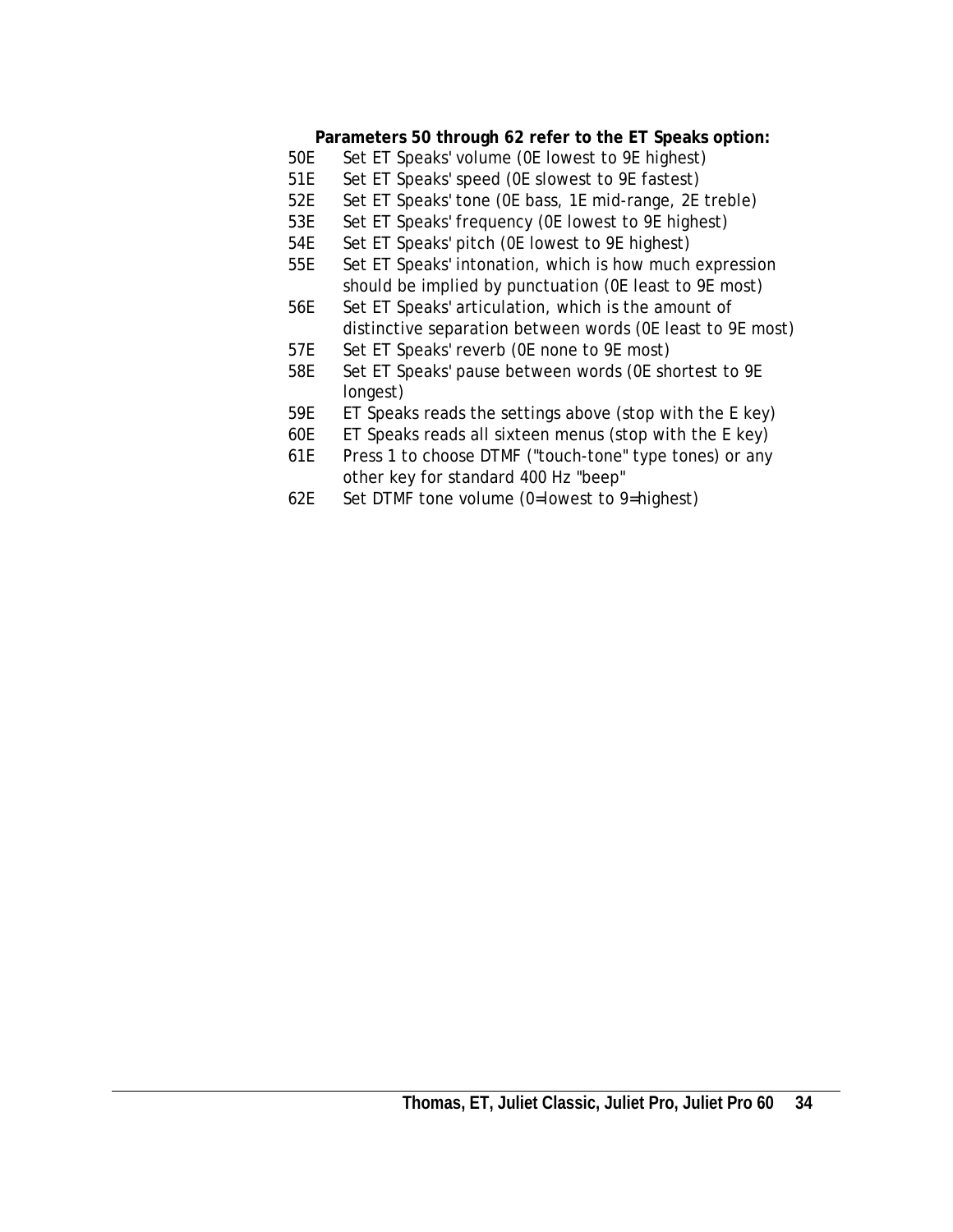# <span id="page-34-0"></span>**WARRANTY, SUPPORT & SERVICE**

Enabling Technologies Company warrants all parts and workmanship of the embosser to be free of defects for a period of one year (365 days) from date of delivery. This warranty is extended only to the original purchaser who must return such defective part(s) to Enabling Technologies Company immediately upon customer's discovery of the defect in question. Return shipment of such defective part(s) must be pre-paid by customer.

This warranty does not extend to defects resulting from improper use or unauthorized service by purchaser. Also, the warranty is invalid if any of the instructions accompanying the product are not carefully followed.

This limited warranty is made in lieu of all other warranties, expressed or implied, and is limited to the repair or replacement of the product. No warranty, expressed or implied, is extended concerning the completeness, correctness, or suitability of the Enabling Technologies Company equipment for any particular application. There are no warranties which extend beyond those expressly stated herein.

Enabling Technologies Company offers an Extended Warranty Program. For further details, contact:

> Enabling Technologies Company Service Contract Administrator 1601 Northeast Braille Place Jensen Beach, Florida 34957

For support and service within the United States, contact our Customer Support Group toll free at (800) 777 3687 or (772) 225 3687. For customers outside the United States contact your local Enabling Technologies distributor. They may be able to resolve your problem quickly on the phone. You may also contact us via email at: support@brailler.com.

If your problem cannot be resolved on the phone, request a Return Authorization (RA) number from the Customer Support Group. You MUST have an RA number before you can return your embosser to us for service. This number is necessary for us to schedule service time for your embosser.

After you obtain a Return Authorization number from Customer Support, pack your embosser in the original carton and packing material. If the original carton was discarded, use a container that provides at least three